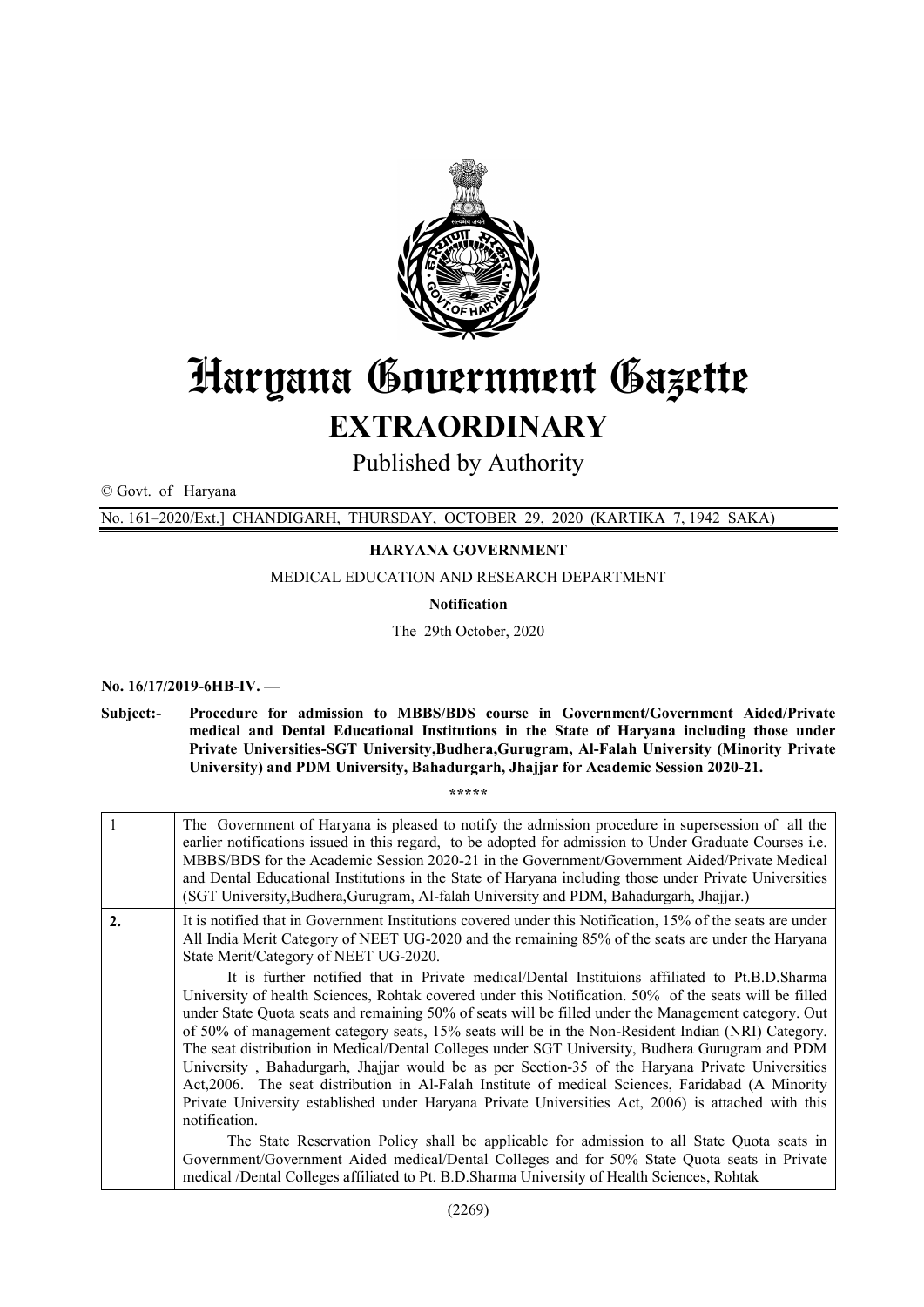|                | 5% seats of the State Quota seats shall be filled up by candidates with benchmark disabilities in<br>accordance with the provisions of the Rights of Person with Diabilities Act, 2016, based on the merit<br>list of National Eligibility cum Entrance Test and as per MCI Guidelines issued from time to time. The<br>disability certificate issued by the designated Disability Centres notified by NBE in the Prospectus<br>issued for NEET 2020 and the Medical Board constituted by PGIMS, Rohtak will only be considered<br>valid for admission purpose for the Academic Session 2020-21. The dates on which the Medical Board<br>at PGIMS, Rohtak will sit shall be duly publicized on the Admission Webportal and the Website of Pt.<br>B.D Sharma UHS, Rohtak. |                                                                                                                                                                                                                                                                                                                                                                                                                                                                                                                                                                                                                                                                                                                                                                                                                                                                                                                                                                                                                                                                                                                                                                                                                                                                                                                                                                                                                                                                                                                                                                                                                                |  |  |
|----------------|--------------------------------------------------------------------------------------------------------------------------------------------------------------------------------------------------------------------------------------------------------------------------------------------------------------------------------------------------------------------------------------------------------------------------------------------------------------------------------------------------------------------------------------------------------------------------------------------------------------------------------------------------------------------------------------------------------------------------------------------------------------------------|--------------------------------------------------------------------------------------------------------------------------------------------------------------------------------------------------------------------------------------------------------------------------------------------------------------------------------------------------------------------------------------------------------------------------------------------------------------------------------------------------------------------------------------------------------------------------------------------------------------------------------------------------------------------------------------------------------------------------------------------------------------------------------------------------------------------------------------------------------------------------------------------------------------------------------------------------------------------------------------------------------------------------------------------------------------------------------------------------------------------------------------------------------------------------------------------------------------------------------------------------------------------------------------------------------------------------------------------------------------------------------------------------------------------------------------------------------------------------------------------------------------------------------------------------------------------------------------------------------------------------------|--|--|
| 3              | Pt. Bhagwat Dayal Sharma University of Health Sciences, Rohtak is auhorized to conduct online<br>Combined Centralized Counselling as per Merit of NEET-UG-2020 for admission to all the<br>Government/Government Aided/Private Medical and Dental Educational Institutes including those<br>under SGT University, Budhera, Gurugram (Private University) and Al-Falah University, Faridabad<br>(Minority Private University) and PDM University, Bahadurgarh, Jhajjar (Private University) located<br>in the State of Haryana.                                                                                                                                                                                                                                           |                                                                                                                                                                                                                                                                                                                                                                                                                                                                                                                                                                                                                                                                                                                                                                                                                                                                                                                                                                                                                                                                                                                                                                                                                                                                                                                                                                                                                                                                                                                                                                                                                                |  |  |
| $\overline{4}$ | (i)<br>(ii)<br>(iii)<br>(iv)<br>(v)<br>(i)<br>(i)<br>(ii)<br>(i)<br>(ii)<br>(i)<br>(i)<br>(ii)<br>(iii)                                                                                                                                                                                                                                                                                                                                                                                                                                                                                                                                                                                                                                                                  | The MBBS/BDS Courses are available in the following Government/Government Aided/Private<br>Medical/Dental Colleges located in the State of Haryana subject to the final approval from Govt. of<br>India, Ministry of Health & Family Welfare, New Delhi/State Government/Affiliating University:-<br>Government Medical Colleges:-<br>Post Graduate of Institute of medical Sciences (PGIMS), Rohtak.<br>Bhagat Phool Singh GMC(W), Khanpur Kalan, Sonipat.<br>Shaheed Hassan Khan Mewati GMC, Nalhar, Nuh<br>Kalpana Chawla Government Medical College, karnal<br>ESIC, Faridabad.<br>Government Aided Medical College:-<br>Maharaja Agrasen Medical College, Agroha, Hisar.<br>Private Medical Colleges Affiliated to Pt. B.D.Sharma University of Health Sciences Rohtak:-<br>NC Medical College & Hospital, Israna, Panipat.<br>Adesh Medical College & Hospital, Shahabad, Kurukshetra.<br>Private Medical Colleges established under Haryana Private Universities Act, 2006<br>SGT medical College, Hospital & Research Institute, Budhera, Gurugram (under Private<br>University namely SGT University, Budhera, Gurugram).<br>Al-Falah School of Medical Science & Research Centre, Village Dhoj Tikri Khera,<br>Faridabad under Private University namely Al-Falah University, Faridabad.<br><b>Government Dental College:</b><br>Post Graduate Institute of Dental Sciences (PGIDS), Rohtak.<br><b>Private Dental Colleges:</b><br>Swami Devi Dayal Hospital and Dental College, Golpura, barwala.<br>J.N. Kapoor DAV Centenary Dental College, Yamuna nagar.<br>Sudha Rustagi Dental College and Hospital Faridabad |  |  |
|                | (iv)                                                                                                                                                                                                                                                                                                                                                                                                                                                                                                                                                                                                                                                                                                                                                                     | Jan Nayak Ch. Devi Lal Dental College, Sirsa.                                                                                                                                                                                                                                                                                                                                                                                                                                                                                                                                                                                                                                                                                                                                                                                                                                                                                                                                                                                                                                                                                                                                                                                                                                                                                                                                                                                                                                                                                                                                                                                  |  |  |
|                | (v)                                                                                                                                                                                                                                                                                                                                                                                                                                                                                                                                                                                                                                                                                                                                                                      | Yamuna Institute of Dental Sciences, Village, Gadholi, Yamunanagar.                                                                                                                                                                                                                                                                                                                                                                                                                                                                                                                                                                                                                                                                                                                                                                                                                                                                                                                                                                                                                                                                                                                                                                                                                                                                                                                                                                                                                                                                                                                                                            |  |  |
|                |                                                                                                                                                                                                                                                                                                                                                                                                                                                                                                                                                                                                                                                                                                                                                                          | Private Dental College established under Haryana Private University Act, 2006.                                                                                                                                                                                                                                                                                                                                                                                                                                                                                                                                                                                                                                                                                                                                                                                                                                                                                                                                                                                                                                                                                                                                                                                                                                                                                                                                                                                                                                                                                                                                                 |  |  |
|                | (i)                                                                                                                                                                                                                                                                                                                                                                                                                                                                                                                                                                                                                                                                                                                                                                      | Faculty of Dental Sciences, under PDM University, Bahadurgarh Jhajjar (a Private<br>University).                                                                                                                                                                                                                                                                                                                                                                                                                                                                                                                                                                                                                                                                                                                                                                                                                                                                                                                                                                                                                                                                                                                                                                                                                                                                                                                                                                                                                                                                                                                               |  |  |
|                | (ii)                                                                                                                                                                                                                                                                                                                                                                                                                                                                                                                                                                                                                                                                                                                                                                     | SGT Dental College, Hospital and Research Institute, Budhera, Gurugram under SGT<br>University, Budhera, Gurugram.                                                                                                                                                                                                                                                                                                                                                                                                                                                                                                                                                                                                                                                                                                                                                                                                                                                                                                                                                                                                                                                                                                                                                                                                                                                                                                                                                                                                                                                                                                             |  |  |
| 5              | (a)                                                                                                                                                                                                                                                                                                                                                                                                                                                                                                                                                                                                                                                                                                                                                                      | The seat distribution of MBBS/BDS Course in various Private Medical/Dental Education<br>institutions including those under Private Universities will be available on the admission<br>portal/departmental website. The seats in each institute are subject to the final approval from<br>Government of India, Ministry of Health & Family Welfare, New Delhi /State<br>Government/Affiliating University. Accordingly, the final distribution of seats may vary<br>depending upon the sanction/decision of the Govt. of India/MCI/NMC/DCI/State<br>Government/Affiliating University.                                                                                                                                                                                                                                                                                                                                                                                                                                                                                                                                                                                                                                                                                                                                                                                                                                                                                                                                                                                                                                          |  |  |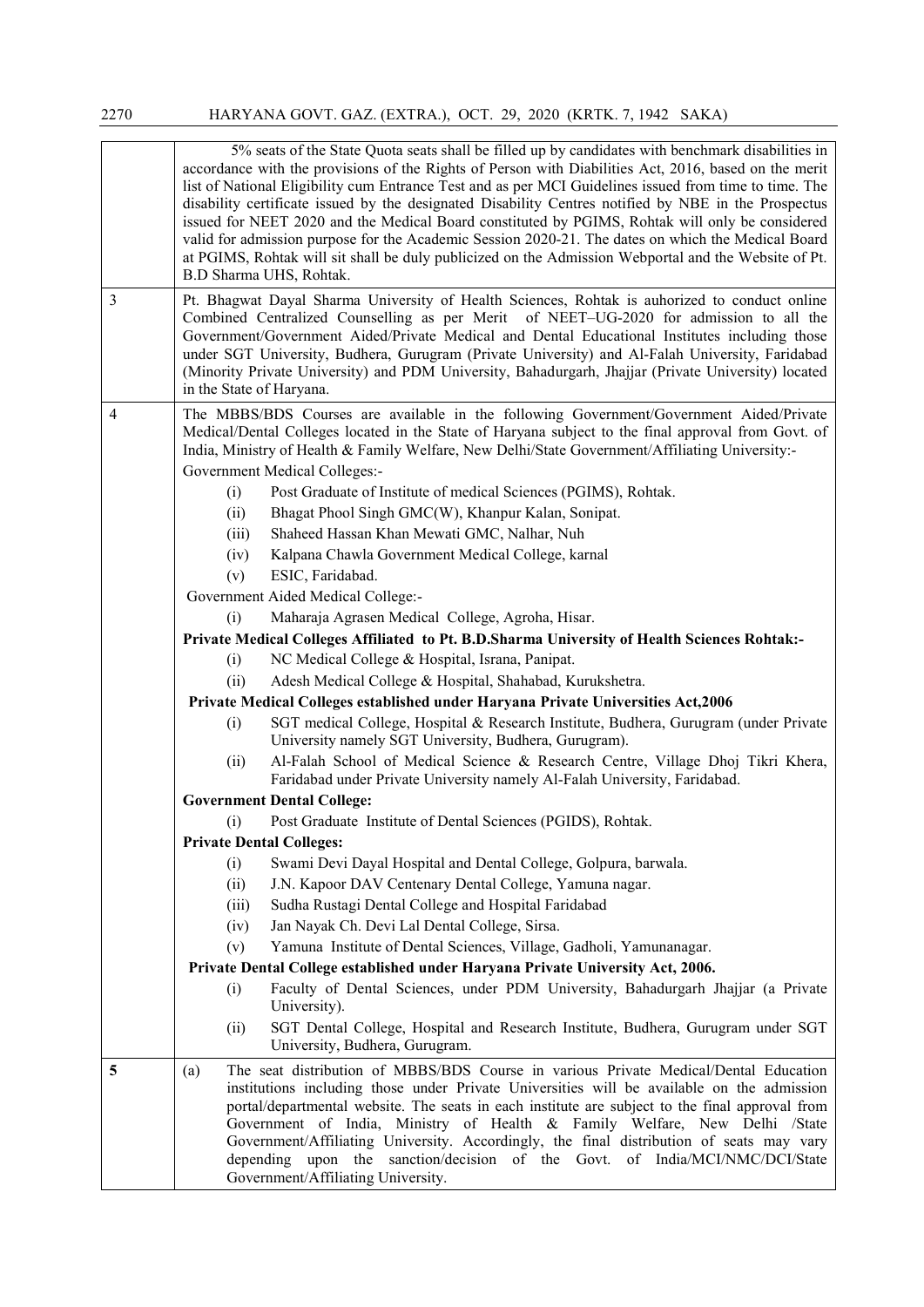HARYANA GOVT. GAZ. (EXTRA.), OCT. 29, 2020 (KRTK. 7, 1942 SAKA) 2271

|   | (b)<br>(c)                   | The seat distribution in Government/Government aided institutions will be notified later.<br>Roster for all category of seats including PWD, EWS shall be verified by Pt. B.D.Sharma<br>University of health Sciences, Rohtak for allotment of seats under reserved categories.                                                                                                                                                                                                                                                                                                                                                                                                   |  |  |
|---|------------------------------|-----------------------------------------------------------------------------------------------------------------------------------------------------------------------------------------------------------------------------------------------------------------------------------------------------------------------------------------------------------------------------------------------------------------------------------------------------------------------------------------------------------------------------------------------------------------------------------------------------------------------------------------------------------------------------------|--|--|
| 6 |                              | Reservation for EWS Category shall be provided as per Haryana Government Notification dated<br>25.2.2019 (Annexure-I). The candidates will be required to submit Income And Asset Certificate<br>issued from Competent Authority as per <b>Annexure-I(A)</b> of the said Notification dated 25.02.2019.<br>Any subsequent notification issued by the Haryana Government in this regard                                                                                                                                                                                                                                                                                            |  |  |
| 7 |                              | Haryana Government vide gazette notification dated 15.05.2020 has notified that the 50% of the 20%<br>(including 50% reservation for deprived Scheduled Castes as per notification dated 15.05.2020) seats<br>reserved for Scheduled Castes in the government educational institutions shall be set aside for the<br>candidates belongs to deprived scheduled castes. The list of deprived Scheduled Caste has already been<br>notified in the said notification. Accordingly for admissions to MBBS/BDS courses of the session<br>2020-21 the reservation to scheduled caste category will be followed as per Haryana Government<br>notification dated 15.05.2020. (Annexure-II) |  |  |
| 8 |                              | It is further notified that all the students desirous of seeking admission to MBBS/BDS courses will<br>have to get registered online through web portal. The details of web portal including dates for inviting<br>online applications and counselling schedule shall be duly publicized as well as uploaded on the websit<br>of Pt. Bhagwat Dayal Sharma University of Health Sciences, Rohtak i.e. www.uhsr.ac.in and on the<br>website of Directorate General of Medical Education and Research <i>i.e.</i> www.dmerharyana.org.                                                                                                                                               |  |  |
|   |                              | Detailed schedule and procedure will be announced later on and the candidates are required to<br>regularly visit the websites as stated above.                                                                                                                                                                                                                                                                                                                                                                                                                                                                                                                                    |  |  |
|   |                              | The candidates will have to appear in person before the Admission Committee at Pt. B.D.Sharma<br>University of Health Sciences, Rohtak for document verification. The detailed schedule in view of the<br>COVID-19 Pandamic will be announced later on and the candidates are advised/required to regularly<br>visit the websites as stated above for updates                                                                                                                                                                                                                                                                                                                     |  |  |
|   |                              |                                                                                                                                                                                                                                                                                                                                                                                                                                                                                                                                                                                                                                                                                   |  |  |
| 9 | <b>Eligibility Criteria:</b> |                                                                                                                                                                                                                                                                                                                                                                                                                                                                                                                                                                                                                                                                                   |  |  |
|   | he/she:                      | A candidate for admission to MBBS/BDS courses in Govt./Govt. Aided Medical & Dental Institutions<br>and Open Merit Category (State Quota) Seats in Privte medical /Dental Institutions will be eligible if                                                                                                                                                                                                                                                                                                                                                                                                                                                                        |  |  |
|   | i.                           | Is a citizen of India.                                                                                                                                                                                                                                                                                                                                                                                                                                                                                                                                                                                                                                                            |  |  |
|   | ii.                          | The candidates, who are bonafide residents of Haryana as per instructions issued by the<br>Chief Secretary to Govt. Haryana and who/whose parents produce(s) Haryana Residence<br>Certificate as per Government instructions given in Annexure III, IV &V or any<br>modification issued by competent authority from time to time.                                                                                                                                                                                                                                                                                                                                                 |  |  |
|   | iii.                         | For management category, candidates from All over India shall be eligible, irrespective<br>of their State of domicile and place of study.                                                                                                                                                                                                                                                                                                                                                                                                                                                                                                                                         |  |  |
|   | iv.                          | All candidates (General/SC/BC-A/BC-B/Benchmark disabilities/EWS/ESM/FF) desirous<br>of seeking admissions in any category of seats should fulfill the minimum eligibility<br>criteria/qualifications/qualifying criteria as prescribed in the information bulletin for<br>national Eligibility-cum-Entrance Test(NEET) issued by NTA for the Academic year<br>2020-21 and as per regulations of Medical Council of India/National Medical<br>Commission/Dental Council of India issued from time to time.                                                                                                                                                                         |  |  |
|   |                              | No candidate who has failed to obtain the minimum eligibility marks (as specified in<br>NEET UG-2020) shall be eligible for admission to MBBS/BDS courses.                                                                                                                                                                                                                                                                                                                                                                                                                                                                                                                        |  |  |
|   |                              | All Candidates will have to produce certificates issued by Competent Authority at the<br>time of Document verification.                                                                                                                                                                                                                                                                                                                                                                                                                                                                                                                                                           |  |  |
|   | Note:-                       | The candidates shall have to bring in original all the relevant certificates/documents<br>at the time of document verification without which their candidature will not be<br>considered for admission to MBBS/BDS courses.                                                                                                                                                                                                                                                                                                                                                                                                                                                       |  |  |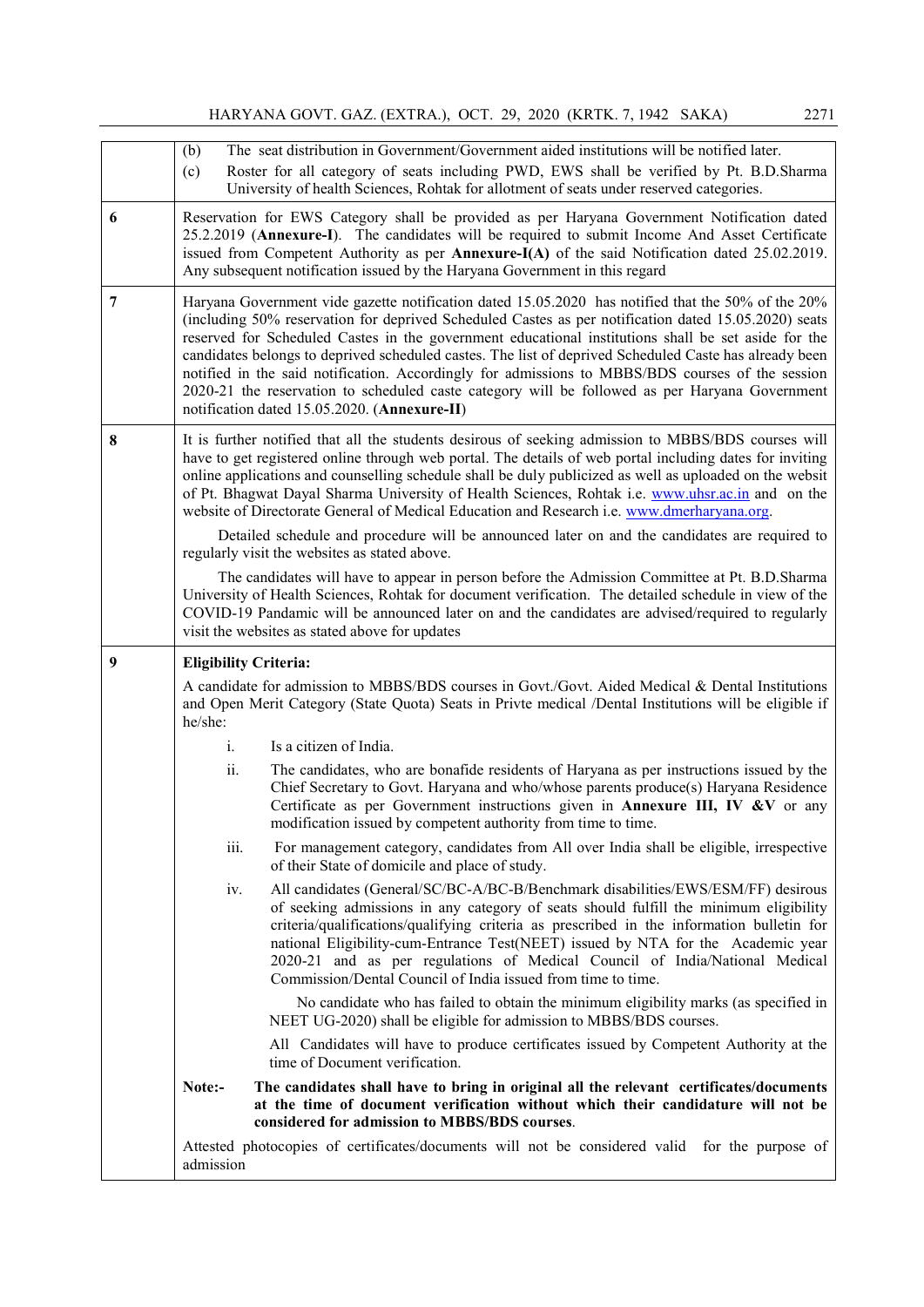| 10<br>11 | After commencement of UG Courses if a candidate having joined the course leaves the course after<br>three days prior to the last date of admission as prescribed by MCI/NMC/DCI, then:-<br>He/She will have to pay the Bond amount of Rs. 5,00,000/- (Rs. Five Lakhs only) for<br>(i)<br>UG Courses for which Bond shall be executed at the time of admission.<br>For candidates seeking admission in ESIC Faridabad will have to submit a bond as a Pre<br>(ii)<br>condition. The details of the bond are available on the website-www.esic.nic.in and also<br>on the admission web portal.<br>Procedure for Admission to State Quota seats in Govt./Govt. Aided and Open Merit category<br>seats (State Quota Seats) in Private Medical/Dental Colleges including those under Private                                                                                                                                                                                                            |                                                                                                                                                                                                                                                                                          |                     |  |  |  |
|----------|----------------------------------------------------------------------------------------------------------------------------------------------------------------------------------------------------------------------------------------------------------------------------------------------------------------------------------------------------------------------------------------------------------------------------------------------------------------------------------------------------------------------------------------------------------------------------------------------------------------------------------------------------------------------------------------------------------------------------------------------------------------------------------------------------------------------------------------------------------------------------------------------------------------------------------------------------------------------------------------------------|------------------------------------------------------------------------------------------------------------------------------------------------------------------------------------------------------------------------------------------------------------------------------------------|---------------------|--|--|--|
|          |                                                                                                                                                                                                                                                                                                                                                                                                                                                                                                                                                                                                                                                                                                                                                                                                                                                                                                                                                                                                    | Universities located in the State of Haryana:-                                                                                                                                                                                                                                           |                     |  |  |  |
| (i)      |                                                                                                                                                                                                                                                                                                                                                                                                                                                                                                                                                                                                                                                                                                                                                                                                                                                                                                                                                                                                    | The admissions under above stated categories will be made on the basis of Haryana State Merit list<br>prepared as per NEET UG 2020 from the list of registered candidates as available on the admission<br>webportal.                                                                    |                     |  |  |  |
| (ii)     |                                                                                                                                                                                                                                                                                                                                                                                                                                                                                                                                                                                                                                                                                                                                                                                                                                                                                                                                                                                                    | The schedule of counseling, admissions and start of classes shall be in conformity with the schedule<br>of India/National Medical Commission/Dental Council of<br>laid down by Medical Council<br>India/Ministry of Health and Family Welfare, Government of India and State Government. |                     |  |  |  |
| (iii)    |                                                                                                                                                                                                                                                                                                                                                                                                                                                                                                                                                                                                                                                                                                                                                                                                                                                                                                                                                                                                    | Candidates applying on the basis of NEET UG 2020 should fulfill the eligibility criteria for being<br>granted admissions as fixed under NEET UG 2020.                                                                                                                                    |                     |  |  |  |
| (iv)     |                                                                                                                                                                                                                                                                                                                                                                                                                                                                                                                                                                                                                                                                                                                                                                                                                                                                                                                                                                                                    | The merit will be based on NEET 2020 Rank. For admissions under ESM category, preference will be<br>given as per State Government Notification No. 22/10/2013-2013-1GSIII dated 10/08/2017.                                                                                              |                     |  |  |  |
| (v)      |                                                                                                                                                                                                                                                                                                                                                                                                                                                                                                                                                                                                                                                                                                                                                                                                                                                                                                                                                                                                    | The choice of the course/institution exercised by the candidate at the time of online counseling will be<br>considered final.                                                                                                                                                            |                     |  |  |  |
| (vi)     | The allotment of the institution/course shall be made strictly as per merit prepared/drawn on the basis<br>of merit of NEET-UG-2020 of the candidate in the State List/All India List as the case may be and the<br>choice / preference of the course/institutes filled up by the candidate on the online portal shall be taken<br>as final.                                                                                                                                                                                                                                                                                                                                                                                                                                                                                                                                                                                                                                                       |                                                                                                                                                                                                                                                                                          |                     |  |  |  |
| (vii)    | The candidates will have to appear in person for document verification who have been provisionally<br>allotted seats (with all original documents) in front of Admission Committee at Pt. B. D. Sharma<br>University of Health Sciences, Rohtak. The allocation list of the candidate as per merit list will be<br>uploaded on the admission webportal.<br>The provional allocation of the Seat/Institute online shall give no legal right to the candidate for the<br>said seat and the seat shall be confirmed only after the document verification as per the specific period<br>notified. The Admission Committee reserves the right to cancel the provionsal allocation of seat<br>allotted to a candidate in case of incomplete/invalid documents.<br>If in case any of the documents found false/wrong the admission shall not be considered however the<br>decision regarding the eiligibility/ineligibility/Cancellation of admission will be taken by the<br><b>Admission Committee.</b> |                                                                                                                                                                                                                                                                                          |                     |  |  |  |
| (viii)   |                                                                                                                                                                                                                                                                                                                                                                                                                                                                                                                                                                                                                                                                                                                                                                                                                                                                                                                                                                                                    | Following will be the constitution of the Admission Committee:                                                                                                                                                                                                                           |                     |  |  |  |
|          | 1.                                                                                                                                                                                                                                                                                                                                                                                                                                                                                                                                                                                                                                                                                                                                                                                                                                                                                                                                                                                                 | Dean Academic Affairs, Pandit Bhagwat Dayal Sharma University of<br>Health Sciences, Rohtak                                                                                                                                                                                              | Chairperson         |  |  |  |
|          | 2.<br>Registrar, Pandit Bhagwat Dayal Sharma University of Health Sciences,<br>Rohtak.                                                                                                                                                                                                                                                                                                                                                                                                                                                                                                                                                                                                                                                                                                                                                                                                                                                                                                             |                                                                                                                                                                                                                                                                                          | Co-Chairperson      |  |  |  |
|          | 3.                                                                                                                                                                                                                                                                                                                                                                                                                                                                                                                                                                                                                                                                                                                                                                                                                                                                                                                                                                                                 | Director, PGIMS, Rohtak                                                                                                                                                                                                                                                                  | Vice<br>Chairperson |  |  |  |
|          | Director/Principal<br>of<br>all<br>Government/Government<br>Aided<br>Member<br>4.<br>provateMedical/Dental Institutions (including those under SGT University<br>University,<br>Gurugram<br>(private)<br>Budhera,<br><b>PDM</b><br>University,<br>Bahadurgarh, Jhajjar) and Al-Falah University, Faridabad.                                                                                                                                                                                                                                                                                                                                                                                                                                                                                                                                                                                                                                                                                        |                                                                                                                                                                                                                                                                                          |                     |  |  |  |
|          | 5.<br>Representative of Director Medical Education & Research, Haryana<br>Member                                                                                                                                                                                                                                                                                                                                                                                                                                                                                                                                                                                                                                                                                                                                                                                                                                                                                                                   |                                                                                                                                                                                                                                                                                          |                     |  |  |  |
|          | 6.<br>Representative of Director, Welfare of Scheduled Castes and Backward<br>Member<br>Classes Department, Haryana                                                                                                                                                                                                                                                                                                                                                                                                                                                                                                                                                                                                                                                                                                                                                                                                                                                                                |                                                                                                                                                                                                                                                                                          |                     |  |  |  |
|          | 7.<br>Law Officer, Pandit Bhagwat Dayal Sharma University of Health<br>Member<br>Sciences, Rohtak                                                                                                                                                                                                                                                                                                                                                                                                                                                                                                                                                                                                                                                                                                                                                                                                                                                                                                  |                                                                                                                                                                                                                                                                                          |                     |  |  |  |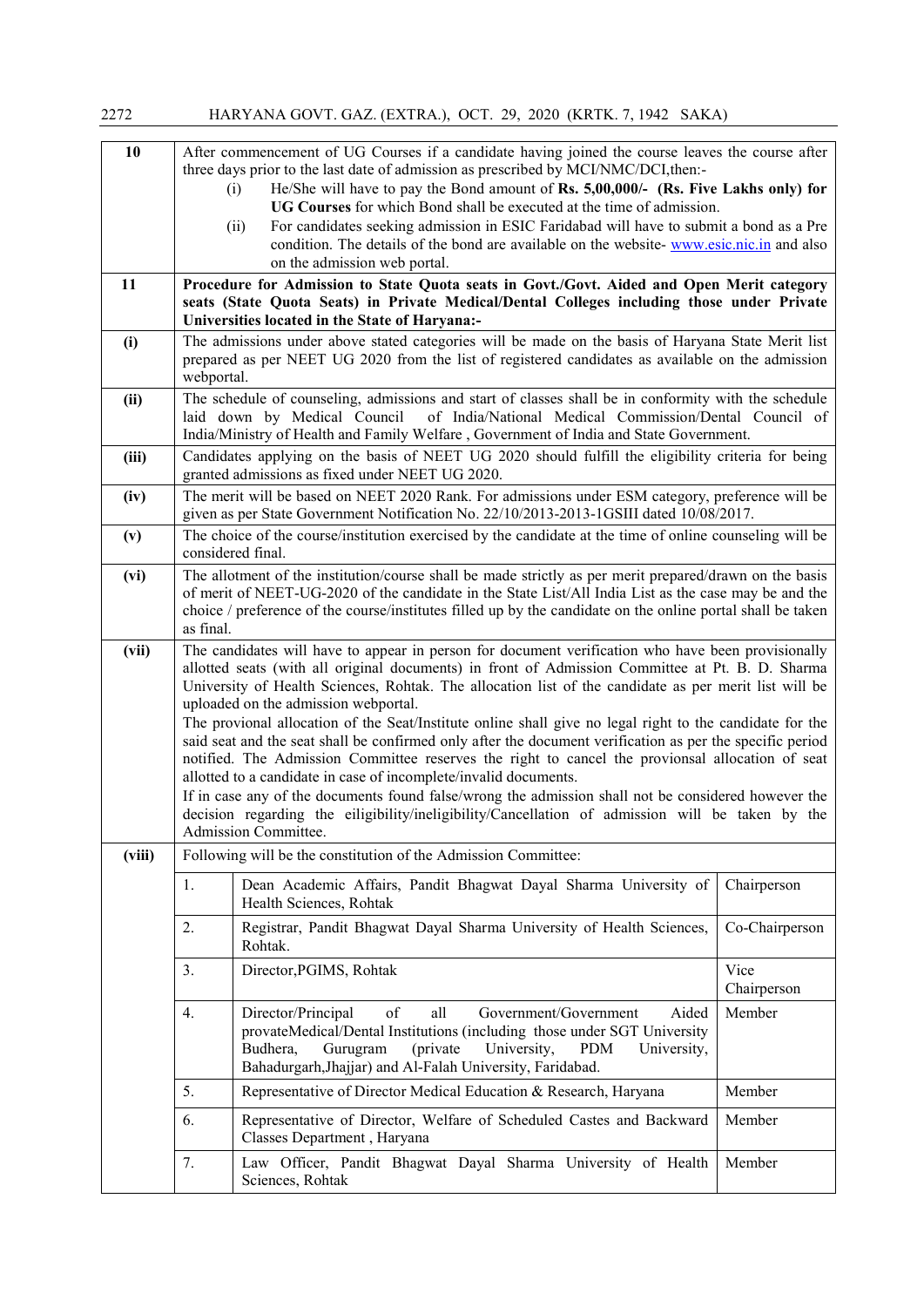|       | 8   | Dr. Sanjay Kumar, Professor of Pathology, PGIMS, Rohtak                                                                                                                                                                                                                                                                                                                                                                                                                               | Member<br>Secretary |
|-------|-----|---------------------------------------------------------------------------------------------------------------------------------------------------------------------------------------------------------------------------------------------------------------------------------------------------------------------------------------------------------------------------------------------------------------------------------------------------------------------------------------|---------------------|
|       |     | Note: The Administrative office of Dean Academic Affairs, Pt. B.D. Sharma University of<br>Health Sciences Rohtak and Director PGIMS Rohtak will provide all the secretarial<br>support to the Member Secretary for smooth conduct of the admission Process.                                                                                                                                                                                                                          |                     |
| (ix)  |     | The Admission Committee will be responsible for taking decisions for admission related matters like-<br>supervision of admission web-portal, conduct of counseling, document verification, allocation of seats,<br>deposition of fee etc. in accordance with the Government Policies and existing rules and regulations.<br>Further, the admission Committee is empowered to take decisions in all admission related disputes.                                                        |                     |
| (x)   |     | The Director General Medical Education and Research, Haryana will be the Appellate Authority for<br>the decisions taken by the Admission Committee and 02 days time limit for filing appeal and procedure<br>thereof is provided.                                                                                                                                                                                                                                                     |                     |
| (xi)  |     | Final number of seats in each course/institute under each category will be available on the website of<br>Pandit Bhagwat Dayal Sharma University of health Sciences, Rohtak and also on the admission<br>webportal.                                                                                                                                                                                                                                                                   |                     |
| (xii) | (a) | In case there is a vacancy after the first round of counselling due to any reason, such seats will be<br>filled up during the second round of counselling.<br>Fresh registration shall be allowed for participating in the second round. Fresh candidates will                                                                                                                                                                                                                        |                     |
|       |     | have to register themselves on the admission web-portal. The fresh candidates will also have to<br>get their documents verified by the Admission Committee at Pt. B.D.Sharma University of<br>Health Sciences, Rohtak on the designated dates (the detailed Schedule will be notified later).<br>The candidates are advised to regularly visit the website of Pt. B.D.Sharma, University of<br>Health Sciences, Rohtak-www.uhsr.ac.in and the admission webportal for latest updates. |                     |
|       | (b) | The candidates, who have already registered themselves for first round and wish to participate in<br>the second round, shall not be required to register again. He/she shall not require document<br>verification again. However, they shall have to give their willingness/option to participate in the<br>second round of counselling online.                                                                                                                                       |                     |
|       | (c) | As per the MCI Notification dated 18.5.2018, the candidates who wish to participate in the                                                                                                                                                                                                                                                                                                                                                                                            |                     |

(c) As per the MCI Notification dated 18.5.2018, the candidates who wish to participate in the second round of counseling and want to opt for State Quota Seats in Government/Government Aided Medical/Dental Institutes only shall be required to pay fee of Rs.10.000/- (Rs. 5000/- for SC/BC/PWD/EWS) through online payment mode.

If the candidate wishes to opt for State Quota Seats in Government as well as State Quota Seats/Management Quota seats in Private medical/Dental Institutes then he/she will have to deposit Rs.1.00 Lakh through online payment mode. If a candidate does not deposit the requisite amount then he/she shall not be eligible to participate in the second round of counseling. This amount shall be later adjusted in the fee of the first year of UG Course and refunded in case no seat is allotted.

- (d) The Candidates who have been allotted seat in the first round shall have a right to retain already allotted seat. Opted seat shall be changed only if he/she gets an updated and opted seat during second round. However, the candidates who wish to participate in the  $2<sup>nd</sup>$  round of online counseling will have to submit their preferences afresh again. Candidates, who have been allotted, seat in first round should give the fresh choices in order of preferences for the Course/Institute in which they wish to upgrade themselves.
- (e) The allotment of the course/institution shall be made strictly as per merit prepared/drawn on the basis of merit of NEET-UG-2020, and the choice/preference of the course/institute filled up by the candidate on the online portal shall be taken as final.
- (f) As per MCI Notification dated 18.5.2018 the candidates who are allotted seats in the  $2<sup>nd</sup>$  round of counseling but do not join, their fees submitted to the Admission Coimmittee shall stand forfeited, however they will be eligible to participate in the mop-up round.

## (g) The candidate who join the seat allotted to them during the second round of All India Counseling /State Counselling shall not be eligible to participate in the Mop up Round.

 If the seats still remain vacant even after the two rounds of counseling then left over seats will be filled up via Mop-Up Round as per directions of Ministry of Health and Family Welfare, Government of India/Medical Council of India/National Medical Commission/Dental Council of India/State Government and as per the schedule notified by the State Government.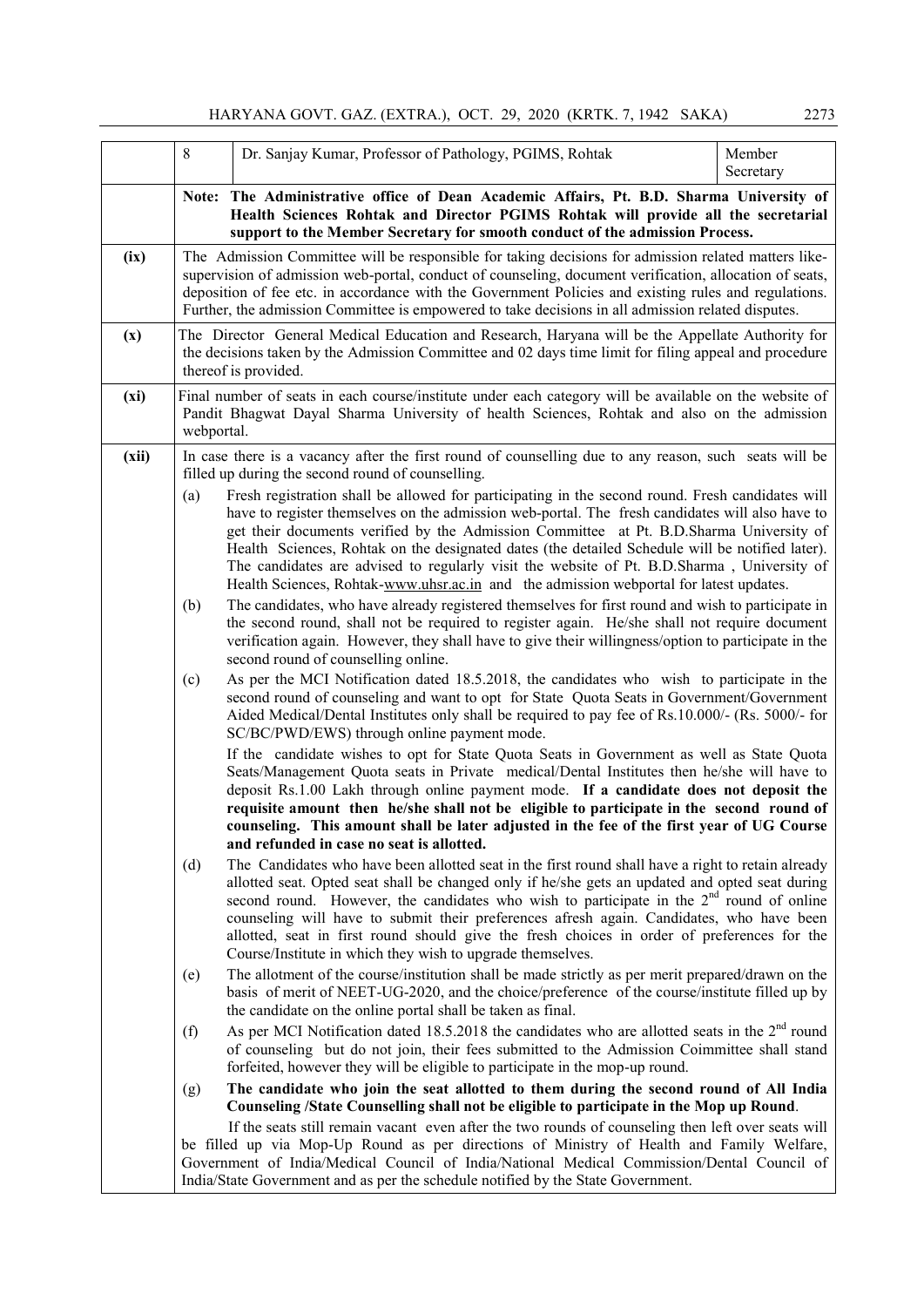| (xiii) |                                                                                                                                                                                                                                                                                                           | The Registration cum Counselling fee shall be as under:                                                                                                                                                                                                                                                                                                                                                                                                                 |  |  |  |  |
|--------|-----------------------------------------------------------------------------------------------------------------------------------------------------------------------------------------------------------------------------------------------------------------------------------------------------------|-------------------------------------------------------------------------------------------------------------------------------------------------------------------------------------------------------------------------------------------------------------------------------------------------------------------------------------------------------------------------------------------------------------------------------------------------------------------------|--|--|--|--|
|        |                                                                                                                                                                                                                                                                                                           | Rs. 4000/- for Unreserved Category.                                                                                                                                                                                                                                                                                                                                                                                                                                     |  |  |  |  |
|        |                                                                                                                                                                                                                                                                                                           | Rs. 1000/- for SC/BC/EWS/PWD Category of Haryana.                                                                                                                                                                                                                                                                                                                                                                                                                       |  |  |  |  |
|        |                                                                                                                                                                                                                                                                                                           | Rs. 10000/- for NRI Category.                                                                                                                                                                                                                                                                                                                                                                                                                                           |  |  |  |  |
| (xiv)  |                                                                                                                                                                                                                                                                                                           | All Private Medical/Dental institutes including those under Private Universities will deposit a<br>processing fee for counseling @ Rs. 2000/-per sanctioned, intake of seats by Pt. B.D.Sharma<br>University of Health Sciences, Rohtak one week before the start of the counseling.                                                                                                                                                                                    |  |  |  |  |
| (xv)   | account:                                                                                                                                                                                                                                                                                                  | All kind of fees like registration fee, tution fee, caution fee etc will be drawn on the following bank                                                                                                                                                                                                                                                                                                                                                                 |  |  |  |  |
|        |                                                                                                                                                                                                                                                                                                           | Name of Account: Counselling and Admission on A/C for Deptt. of Medical Eductaion &<br><b>Research (DMER)</b>                                                                                                                                                                                                                                                                                                                                                           |  |  |  |  |
|        |                                                                                                                                                                                                                                                                                                           | Name of Bank: ICICI Bank Ltd.                                                                                                                                                                                                                                                                                                                                                                                                                                           |  |  |  |  |
|        |                                                                                                                                                                                                                                                                                                           | Account No. 073205002133                                                                                                                                                                                                                                                                                                                                                                                                                                                |  |  |  |  |
|        |                                                                                                                                                                                                                                                                                                           | IFSC: ICIC0000732                                                                                                                                                                                                                                                                                                                                                                                                                                                       |  |  |  |  |
| 12.    | Haryana.                                                                                                                                                                                                                                                                                                  | Process for Admission to Management Category seats in Private Medical/Dental Collegs of                                                                                                                                                                                                                                                                                                                                                                                 |  |  |  |  |
| (i)    |                                                                                                                                                                                                                                                                                                           | Similar procedure as followed for counseling of MBBS/BDS courses for filling up State Quota seats in<br>Government/Government Aided, Medical/Dental Colleges and Open Merit Category seats in Private<br>Medical/Dental Colleges as described under point No. 11 above will be followed for admissions to<br>management Category seats also. However, the merit shall be drawn on the basis of All india merit of<br><b>NEET UG-2020.</b>                               |  |  |  |  |
| 13     |                                                                                                                                                                                                                                                                                                           | Admission to NRI Category (NRIs/PIOs/OCIs/Foreign National)                                                                                                                                                                                                                                                                                                                                                                                                             |  |  |  |  |
|        |                                                                                                                                                                                                                                                                                                           | All admission under NRI category seats shall be as per merit of NEET-2020. Only NEET qualified<br>candidates shall be eligible under NRI category. PIOs, OCIs, and Foreign Nationals who are NEET<br>qualified can also apply under the NRI category as notified by Government of India from time to time,<br>however for admission under NRI quota Foreign Nationals shall be considered only for any vacant<br>seat left after exhausting the list of NRIs/PIOs/OCIs. |  |  |  |  |
|        |                                                                                                                                                                                                                                                                                                           | Preference of admission shall be as given below:-                                                                                                                                                                                                                                                                                                                                                                                                                       |  |  |  |  |
|        | (i)                                                                                                                                                                                                                                                                                                       | Actual NRIs/OCIs/PIOs candidates who originally belonged to the State of Haryana.                                                                                                                                                                                                                                                                                                                                                                                       |  |  |  |  |
|        | (ii)                                                                                                                                                                                                                                                                                                      | Children of NRIs/OCIs/PIOs who originally belonged to Haryana State.                                                                                                                                                                                                                                                                                                                                                                                                    |  |  |  |  |
|        | (iii)                                                                                                                                                                                                                                                                                                     | Actual NRIs/OCIs/PIOs who originally belonged to an Indian State and Union Territories<br>other than Haryana.                                                                                                                                                                                                                                                                                                                                                           |  |  |  |  |
|        | (iv)                                                                                                                                                                                                                                                                                                      | Children of NRIs/OCIs/PIOs who originally belonged to an Indian State and Union<br>Territories other than Haryana                                                                                                                                                                                                                                                                                                                                                       |  |  |  |  |
|        | If in case the seats of NRI's are left vacant after considering the above preferences (i-iv)<br>(v)<br>than the Candidates who is the Ward/Nearest relation of NRI shall also be considred under<br>NRI Quota seats.<br>The Degree of relation with NRI will be considered as per the following orders of |                                                                                                                                                                                                                                                                                                                                                                                                                                                                         |  |  |  |  |
|        |                                                                                                                                                                                                                                                                                                           | preference mentioned as under:-                                                                                                                                                                                                                                                                                                                                                                                                                                         |  |  |  |  |
|        |                                                                                                                                                                                                                                                                                                           | He should be in the nearest relation.<br>(1)                                                                                                                                                                                                                                                                                                                                                                                                                            |  |  |  |  |
|        |                                                                                                                                                                                                                                                                                                           | In the definition of nearest relation, following relation having blood relations will be<br>(2)<br>considered.                                                                                                                                                                                                                                                                                                                                                          |  |  |  |  |
|        |                                                                                                                                                                                                                                                                                                           | Real Brother and sister of father i.e real uncle and real aunt.<br>(a)                                                                                                                                                                                                                                                                                                                                                                                                  |  |  |  |  |
|        |                                                                                                                                                                                                                                                                                                           | Real Brother and Sister of mother i.e real maternal uncle and maternal aunt.<br>(b)                                                                                                                                                                                                                                                                                                                                                                                     |  |  |  |  |
|        |                                                                                                                                                                                                                                                                                                           | Father and mother of father i.e grand father and grandmother.<br>(c)                                                                                                                                                                                                                                                                                                                                                                                                    |  |  |  |  |
|        |                                                                                                                                                                                                                                                                                                           | Father and mother of mother i.e maternal grandfather and maternal<br>(d)<br>grandmother.                                                                                                                                                                                                                                                                                                                                                                                |  |  |  |  |
|        |                                                                                                                                                                                                                                                                                                           | First degree-paternal and maternal cousins.<br>(e)                                                                                                                                                                                                                                                                                                                                                                                                                      |  |  |  |  |
|        |                                                                                                                                                                                                                                                                                                           | Such person should be NRI<br>(f)                                                                                                                                                                                                                                                                                                                                                                                                                                        |  |  |  |  |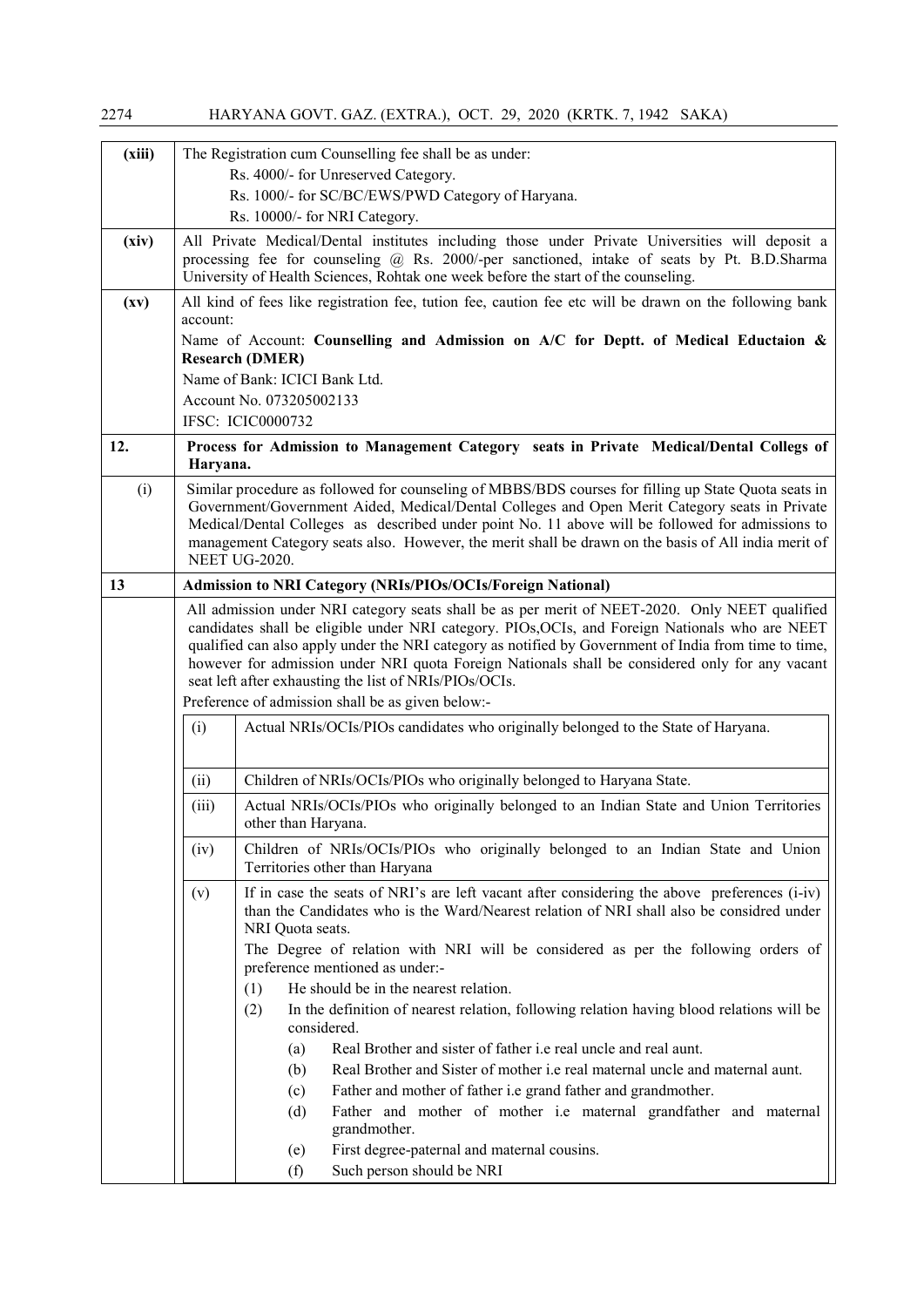| (3)                          | Such persons should ordinarily be residing abroad.                                                      |                                                                                                                                                              |                   |
|------------------------------|---------------------------------------------------------------------------------------------------------|--------------------------------------------------------------------------------------------------------------------------------------------------------------|-------------------|
| (4)                          |                                                                                                         | Such person should have looked after such student as the guardian of the student and                                                                         |                   |
|                              |                                                                                                         | evidence to that effect must have been produced before the committee by such person<br>in the form of an affidavit duly verified by the competent authority. |                   |
| NOTE:-                       |                                                                                                         |                                                                                                                                                              |                   |
|                              |                                                                                                         | The NRI students will have to give a Bank Guarantee/Surety Bond for the balance of fee,                                                                      |                   |
|                              | if they opt to pay the fee in installment as provided.                                                  |                                                                                                                                                              |                   |
|                              |                                                                                                         | Any seats remaining vacant under NRI category after the second round of counseling                                                                           |                   |
|                              |                                                                                                         | shall go to the NEET qualified eligible foreign nationals. However, if the seats still<br>remain vacant these shall be converted to General Category seats   | in                |
|                              |                                                                                                         | Government/Government Aided Medical Colleges and Management Category seats in                                                                                |                   |
|                              | Private Colleges.                                                                                       |                                                                                                                                                              |                   |
|                              |                                                                                                         | The fee of NRI candidate shall only be accepted from NRI/NRE bank account.                                                                                   |                   |
| <b>Fee Structure:</b>        |                                                                                                         |                                                                                                                                                              |                   |
|                              | <b>Medical/Dental Colleges is as under:-</b>                                                            | The fee structure for MBBS and BDS Course in Government/Government Aided                                                                                     |                   |
| <b>For MBBS Course</b>       |                                                                                                         |                                                                                                                                                              |                   |
|                              |                                                                                                         | Pt. B.D Sharma Post Graduate Institute of Medical Scinces & Research,                                                                                        | Rs. 52070/- P.A   |
| Rohtak                       |                                                                                                         |                                                                                                                                                              |                   |
|                              | BPS Government Medical College for Women, Khanpur Kalan, Sonepat                                        |                                                                                                                                                              | Rs. 52070/- PA    |
|                              | Shaheed Hasan Khan Mewati Government Medical College, Nalhar, Mewat                                     |                                                                                                                                                              | Rs. 52070/- PA    |
|                              | Kalpana Chawla Government Medical College, Karnal                                                       |                                                                                                                                                              | Rs. 52070/- PA    |
|                              | Maharaja Agrasen Medical College, Agroha, Hisar (Government Aided)                                      |                                                                                                                                                              | Rs. 1,80,000/- PA |
| <b>For BDS Courses</b>       |                                                                                                         |                                                                                                                                                              |                   |
|                              | Fee for BDS Course in Government Dental College shall be as under:-                                     |                                                                                                                                                              |                   |
|                              | Post Graduate Institute of Dental Sciences, Rohtak                                                      | - Rs. 52070/- PA                                                                                                                                             |                   |
| <b>Fee of NRI Candidates</b> |                                                                                                         |                                                                                                                                                              |                   |
| <b>For MBBS</b>              | 25000 US Dollar at the time of admission.                                                               |                                                                                                                                                              |                   |
|                              | 12500 US Dollar per year for 4 years.                                                                   |                                                                                                                                                              |                   |
|                              | Fee for NRI candidate for BDS Course shall be as under:-<br>\$10,000 US Dollar at the time of admission |                                                                                                                                                              |                   |
|                              | \$5000 US Dollar per year for four years.                                                               |                                                                                                                                                              |                   |
|                              |                                                                                                         |                                                                                                                                                              |                   |
|                              |                                                                                                         |                                                                                                                                                              |                   |
| Annexure-VI.                 |                                                                                                         | The fee for the Institutions running under the Private Universities is annexed at                                                                            |                   |
|                              |                                                                                                         | Fee structure for MBBS Course in Private Medical Colleges affiliated to Pt. B.D Sharma                                                                       |                   |
|                              | University of Health Sciences, Rohtak is as under:-                                                     |                                                                                                                                                              |                   |
| <b>Fee Head</b>              |                                                                                                         | <b>Annual Fee</b>                                                                                                                                            |                   |
|                              | Tuition Fee including Development Charges                                                               | Rs. 10.00 Lakh with annual increase of 5%                                                                                                                    |                   |
| Tuition Fee of NRI students  |                                                                                                         | 1,10,000/- US Dollar (for the entire course)                                                                                                                 |                   |
|                              | College Security Refundable                                                                             | Rs. 2.00 lakh- adjustable with the last fee                                                                                                                  |                   |
| <b>Unviersity Charges</b>    |                                                                                                         | Actual                                                                                                                                                       |                   |
| <b>Examination Charges</b>   |                                                                                                         | Actual                                                                                                                                                       |                   |
|                              |                                                                                                         | Rs. 3000/-                                                                                                                                                   |                   |
| Library Fee                  | Sports and Medical Charges                                                                              | Rs. 2000/-                                                                                                                                                   |                   |
| Hostel Fee                   |                                                                                                         |                                                                                                                                                              |                   |
|                              |                                                                                                         | Not more than Rs. 75000/- or actual (whichever is<br>less) + Mess Charges on actual basis                                                                    |                   |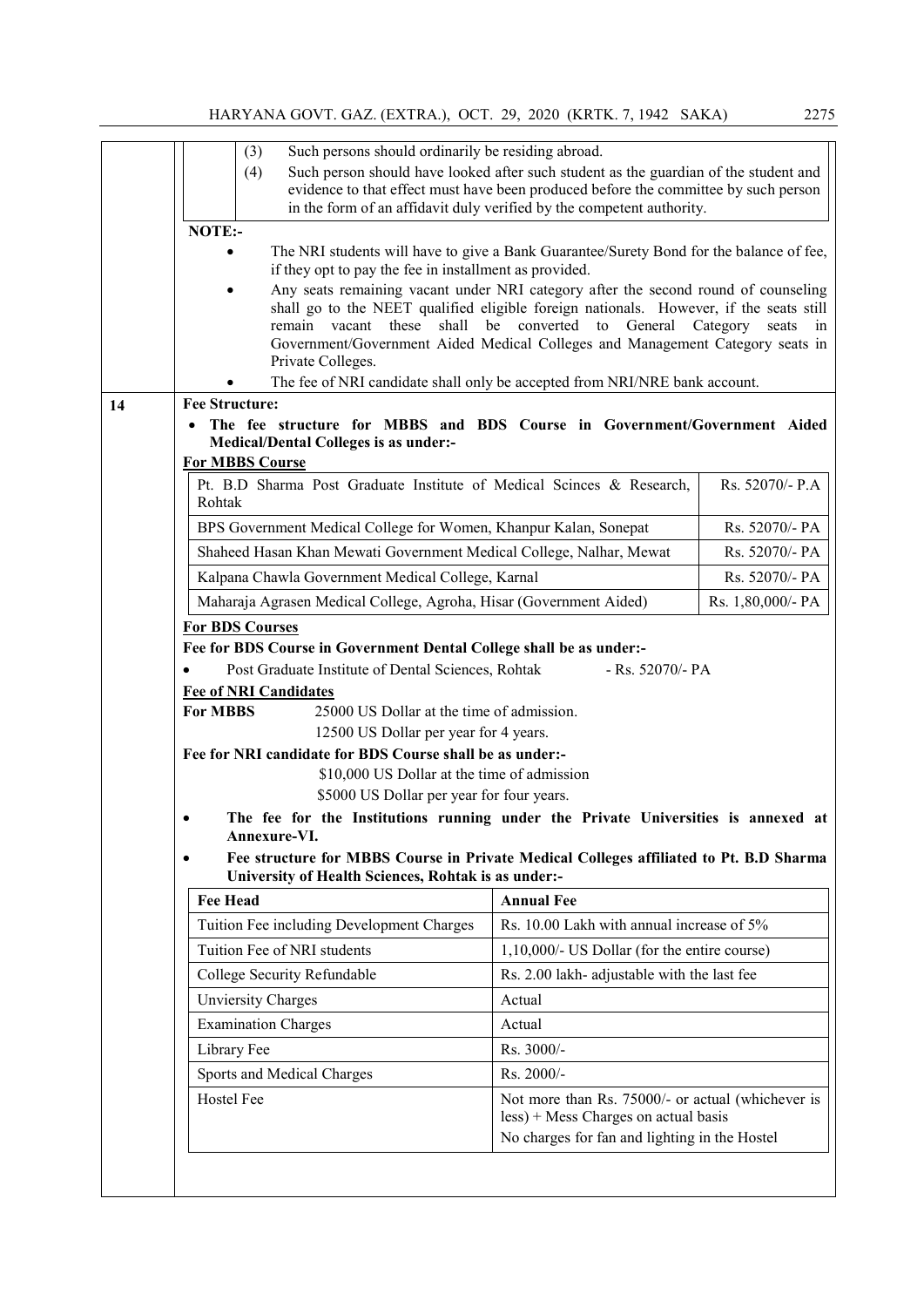|    | Fee for BDS Course in Private Dental College shall be as under:-                                                                                                       |                                                                                                                                                                                                                                                                                                                                                                                                                                                                                                                                                                                                                                                                                                                                                                                                                                                                                                                                                                                                                                                                                                                                                                                                                                                                                                                                                                                                                                                                                                                                                                                                                                 |
|----|------------------------------------------------------------------------------------------------------------------------------------------------------------------------|---------------------------------------------------------------------------------------------------------------------------------------------------------------------------------------------------------------------------------------------------------------------------------------------------------------------------------------------------------------------------------------------------------------------------------------------------------------------------------------------------------------------------------------------------------------------------------------------------------------------------------------------------------------------------------------------------------------------------------------------------------------------------------------------------------------------------------------------------------------------------------------------------------------------------------------------------------------------------------------------------------------------------------------------------------------------------------------------------------------------------------------------------------------------------------------------------------------------------------------------------------------------------------------------------------------------------------------------------------------------------------------------------------------------------------------------------------------------------------------------------------------------------------------------------------------------------------------------------------------------------------|
|    | <b>Fee Head</b>                                                                                                                                                        | <b>Annual Fee</b>                                                                                                                                                                                                                                                                                                                                                                                                                                                                                                                                                                                                                                                                                                                                                                                                                                                                                                                                                                                                                                                                                                                                                                                                                                                                                                                                                                                                                                                                                                                                                                                                               |
|    | Tution Fee including Development Charges                                                                                                                               | Rs. 2.80 lacs with annual increase of 5%                                                                                                                                                                                                                                                                                                                                                                                                                                                                                                                                                                                                                                                                                                                                                                                                                                                                                                                                                                                                                                                                                                                                                                                                                                                                                                                                                                                                                                                                                                                                                                                        |
|    | Tuition fee of NRI Students                                                                                                                                            | 44,000 US Dollar (for the entire course)                                                                                                                                                                                                                                                                                                                                                                                                                                                                                                                                                                                                                                                                                                                                                                                                                                                                                                                                                                                                                                                                                                                                                                                                                                                                                                                                                                                                                                                                                                                                                                                        |
|    | College Security Refundable                                                                                                                                            | Rs. 1.00 lacs adjustable with the last fee                                                                                                                                                                                                                                                                                                                                                                                                                                                                                                                                                                                                                                                                                                                                                                                                                                                                                                                                                                                                                                                                                                                                                                                                                                                                                                                                                                                                                                                                                                                                                                                      |
|    | <b>University Charges</b>                                                                                                                                              | Actual                                                                                                                                                                                                                                                                                                                                                                                                                                                                                                                                                                                                                                                                                                                                                                                                                                                                                                                                                                                                                                                                                                                                                                                                                                                                                                                                                                                                                                                                                                                                                                                                                          |
|    | <b>Examination Charges</b>                                                                                                                                             | Actual                                                                                                                                                                                                                                                                                                                                                                                                                                                                                                                                                                                                                                                                                                                                                                                                                                                                                                                                                                                                                                                                                                                                                                                                                                                                                                                                                                                                                                                                                                                                                                                                                          |
|    | Library Fee                                                                                                                                                            | Rs. 3000/-                                                                                                                                                                                                                                                                                                                                                                                                                                                                                                                                                                                                                                                                                                                                                                                                                                                                                                                                                                                                                                                                                                                                                                                                                                                                                                                                                                                                                                                                                                                                                                                                                      |
|    | Equipment and Maintenance charges                                                                                                                                      | Rs. 2500/-                                                                                                                                                                                                                                                                                                                                                                                                                                                                                                                                                                                                                                                                                                                                                                                                                                                                                                                                                                                                                                                                                                                                                                                                                                                                                                                                                                                                                                                                                                                                                                                                                      |
|    | Sports and Medical Charges                                                                                                                                             | Rs. 2000/-                                                                                                                                                                                                                                                                                                                                                                                                                                                                                                                                                                                                                                                                                                                                                                                                                                                                                                                                                                                                                                                                                                                                                                                                                                                                                                                                                                                                                                                                                                                                                                                                                      |
|    | Internet Charges (if provided)                                                                                                                                         | Rs. 1000/-                                                                                                                                                                                                                                                                                                                                                                                                                                                                                                                                                                                                                                                                                                                                                                                                                                                                                                                                                                                                                                                                                                                                                                                                                                                                                                                                                                                                                                                                                                                                                                                                                      |
|    | Hostel Fee                                                                                                                                                             | than Rs. 75000/- or actual<br>Not more<br>(whichever is less) $+$ Mess Charges on actual<br>basis. No charges for fan and lighting in the<br>hostel.                                                                                                                                                                                                                                                                                                                                                                                                                                                                                                                                                                                                                                                                                                                                                                                                                                                                                                                                                                                                                                                                                                                                                                                                                                                                                                                                                                                                                                                                            |
|    | Transport Fee (if availed by the student)                                                                                                                              | Actual                                                                                                                                                                                                                                                                                                                                                                                                                                                                                                                                                                                                                                                                                                                                                                                                                                                                                                                                                                                                                                                                                                                                                                                                                                                                                                                                                                                                                                                                                                                                                                                                                          |
| 15 | <b>Government Aided Medical Colleges.</b><br>Government.                                                                                                               | Services Bond/Incentivizing after completion of MBBS Course from Government and<br>The proposal regarding execution of Bond/Incentivizing with Doctors to opt for Government Service<br>after completing their MBBS Course from Government/Government Aided Medical College is under<br>consideration with the Government which shall be followed as and when notified by the State                                                                                                                                                                                                                                                                                                                                                                                                                                                                                                                                                                                                                                                                                                                                                                                                                                                                                                                                                                                                                                                                                                                                                                                                                                             |
| 16 | <b>General Instructions:-</b>                                                                                                                                          |                                                                                                                                                                                                                                                                                                                                                                                                                                                                                                                                                                                                                                                                                                                                                                                                                                                                                                                                                                                                                                                                                                                                                                                                                                                                                                                                                                                                                                                                                                                                                                                                                                 |
|    | a.<br>$\mathbf b$ .<br>falling under their perview.<br>$c_{\cdot}$<br>competent authority of the State Government.<br>d.<br>Government.<br>e.<br>$(Annexure-X).$<br>f. | List of documents to be brought at the time of counseling is at Annexure-VII<br>Admitted students shall pay the fees and other charges for all types of seats as per the<br>fixed Fee and other charges fixed by the Government of Haryana from time to time for<br>Private Unaided Medical and Dental Institutions affiliated to Pt. B.D.Sharma university<br>of Health Sciences, Rohtak and the fee as fixed by Private Universities for the institutes<br>All candidates belonging to the Scheduled Castes/Backward Classes/EWS/PWD/<br>ESM/FF etc. must submit a certificate in in the prescribed format issued from the<br>The admission to Backward Classes will be as per instructions laid in Notification dated<br>28.8.2018 issued by Welfare of Schedule Caste and Backward Classes Department<br>(Annexure-VIII) or any subsequent notification issued in this regard. The certificates<br>must be issued by the competent authority of the State Government as defined in the<br>Notification date 18/11/2016 (Annexure IX) issued by Welfare of Schedule Caste and<br>Backward Classes Department. In addition to the above certificates, the candidates will<br>be required to submit a latest (of last financial year) Income Certificate issued by the<br>Competent Authority of the Revenue Department like, Tehsildar of the State<br>Only Dependents of Freedom Fighters (FF) who wish to be considered for reservation as<br>such must submit a certificate from the Competent Authority along with undertaking<br>The reservation to Ex-servicemen and their wards will be considered as per notification |
|    | (Annexure-XI).                                                                                                                                                         | of Haryana Government, General Service III Branch No. 22/10/2013-1 GSIII                                                                                                                                                                                                                                                                                                                                                                                                                                                                                                                                                                                                                                                                                                                                                                                                                                                                                                                                                                                                                                                                                                                                                                                                                                                                                                                                                                                                                                                                                                                                                        |

 $\mathsf{l}$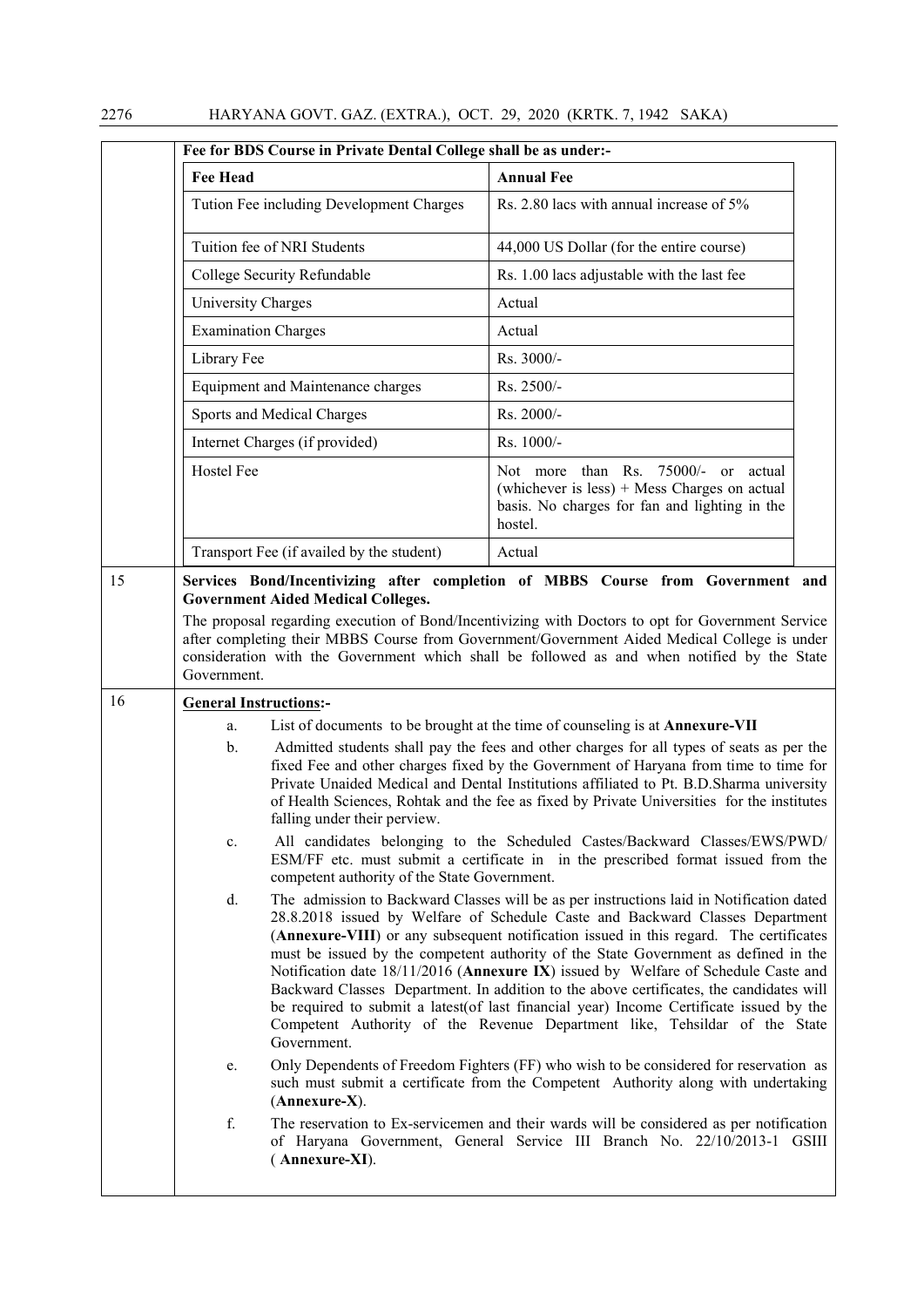| g.<br>h. | A candidate from reserved category shall have the right to compete for admission in<br>General/ unreserved category seats as per his/her merit. In case a candidate does not fill<br>up his reserve category in his application form, he/she will not be subsequently<br>considered for admission against that category. However, if a reserved category<br>candidate has availed of any concession, such as relaxation in upper age limit,<br>qualification or permitted number of chances in written examination etc., then he/she<br>cannot be considered against General/ Un-reserved seats.<br>The admission shall be made to only those Institutes which are recognized/approved for<br>admission from MCI/NMC/DCI and who have obtained consent to affiliation from the<br>concerened University in accordance with the last date as prescribed by Government of<br>India/Medical Council of India/Natinoal Medical Commission/Dental Council of<br>India/State Government. The institutes that are unable to get affiliation and such<br>approval from MCI/NMC/DCI/State Government/University shall not be considered for |
|----------|------------------------------------------------------------------------------------------------------------------------------------------------------------------------------------------------------------------------------------------------------------------------------------------------------------------------------------------------------------------------------------------------------------------------------------------------------------------------------------------------------------------------------------------------------------------------------------------------------------------------------------------------------------------------------------------------------------------------------------------------------------------------------------------------------------------------------------------------------------------------------------------------------------------------------------------------------------------------------------------------------------------------------------------------------------------------------------------------------------------------------------|
|          | counselling.                                                                                                                                                                                                                                                                                                                                                                                                                                                                                                                                                                                                                                                                                                                                                                                                                                                                                                                                                                                                                                                                                                                       |
|          | Note: This notification Supersede all earlier notifications issued by Government/procedure for<br>admissin adopted by Private Un-aided Medical and Dental Educational Institutions and<br>Medical/Dental institutions under Private Universities for MBBS and BDS courses.                                                                                                                                                                                                                                                                                                                                                                                                                                                                                                                                                                                                                                                                                                                                                                                                                                                         |

ALOK NIGAM, Chandigarh: Additional Chief Secretary to Government Haryana,<br>The 15 October, 2020. Medical Education & Research Department, Chandigar Medical Education & Research Department, Chandigarh.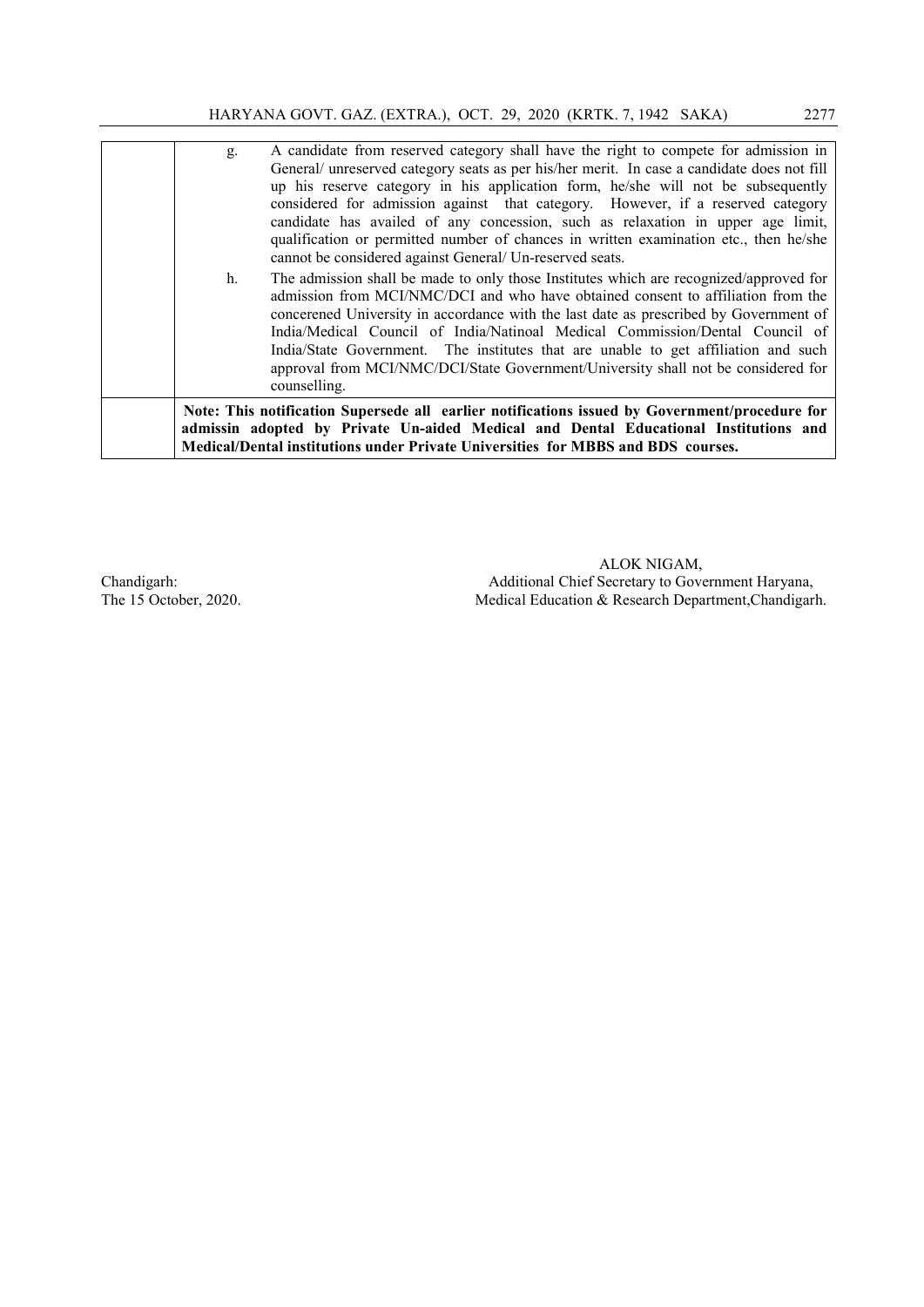Annexure I

## No. 22/12/2019-1GS-III Government of Haryana General Administration Department (General Services III Branch)

Dated Chandigarh, the 25<sup>th</sup> February, 2019

To

- 1. All the Administrative Secretaries to Government, Haryana.
- 2. All Heads of Department in the State of Haryana.
- 3. All the Managing Directors/Chief Administrators of Boards /Corporations /Public Sector Undertakings in Haryana.
- 4. The Registrar General of Punjab & Haryana High Court, Chandigarh.
- 5. All the Divisional Commissioners in the State of Haryana
- 6. All the Deputy Commissioners and Sub Divisional Officers (Civil) in the State of Haryana.
- 7. The Registrars of all the Universities of the State of Haryana.

Subject:- Reservation for Economically Weaker Sections in Direct recruitment in Civil posts and services as well as in admissions in Government/Government Aided Educational Institutions in the State of Haryana.

I am directed to inform that government of India has notified "THE CONSTITUTION (ONE HUNDRED AND THIRD AMENDMENT) ACT, 2019" On 12<sup>th</sup> January, 2019 amending Article 15 & 16, which are now read as under:-

## Amendment of article 15

In Article 15 of the Constitution, after clause (5), the following clause shall be inserted namely:-

 $(6)$  Nothing in this article or sub-clauses (g) of clause(1) of article 19 or clause (2) of article 29 shall prevent the State from making,-

- a) Any special provision for the advancement of any economically weaker sections of citizens other than the classes mentioned in clauses (4) and (5); and
- b) Any special provision for the advancement of any economically weaker sections of citizens other than the classes mentioned in clauses (4) and (5); in so far as such special provisions relate to their admission to educational institutions including private educational institutions, whether aided or unaided by the State, other than the minority educational institutions referred to in clause(1) of article 30, which in the case of reservation would be in addition to the existing reservations and subject to a maximum of ten per cent of the total seats in each category.

Explanation- For the purposes of this article and article 16, "economically weaker sections" shall be such as may be notified by the State from time to time on the basis of family income and other indicators of economic disadvantage.'

## Amendment of article 16

In Article 16 of the Constitution, after clause (5), the following clause shall be inserted, namely:-

"(6) Nothing in this article shall prevent the State from making any provision for the reservation of appointments or posts in favour of any economically weaker sections of citizens other than the classes mentioned in clause (4), in addition to the existing reservation and subject to a maximum of ten per cent of the posts in each category".

In the wake of above enabling provisions, State Government has considered the matter and decided to provide benefits of reservation on a preferential basis in Civil Posts in all the Departments/Boards/Corporations/Local Bodies and in Admissions to Government/Government Aided Educational Institutions to those Economically Weaker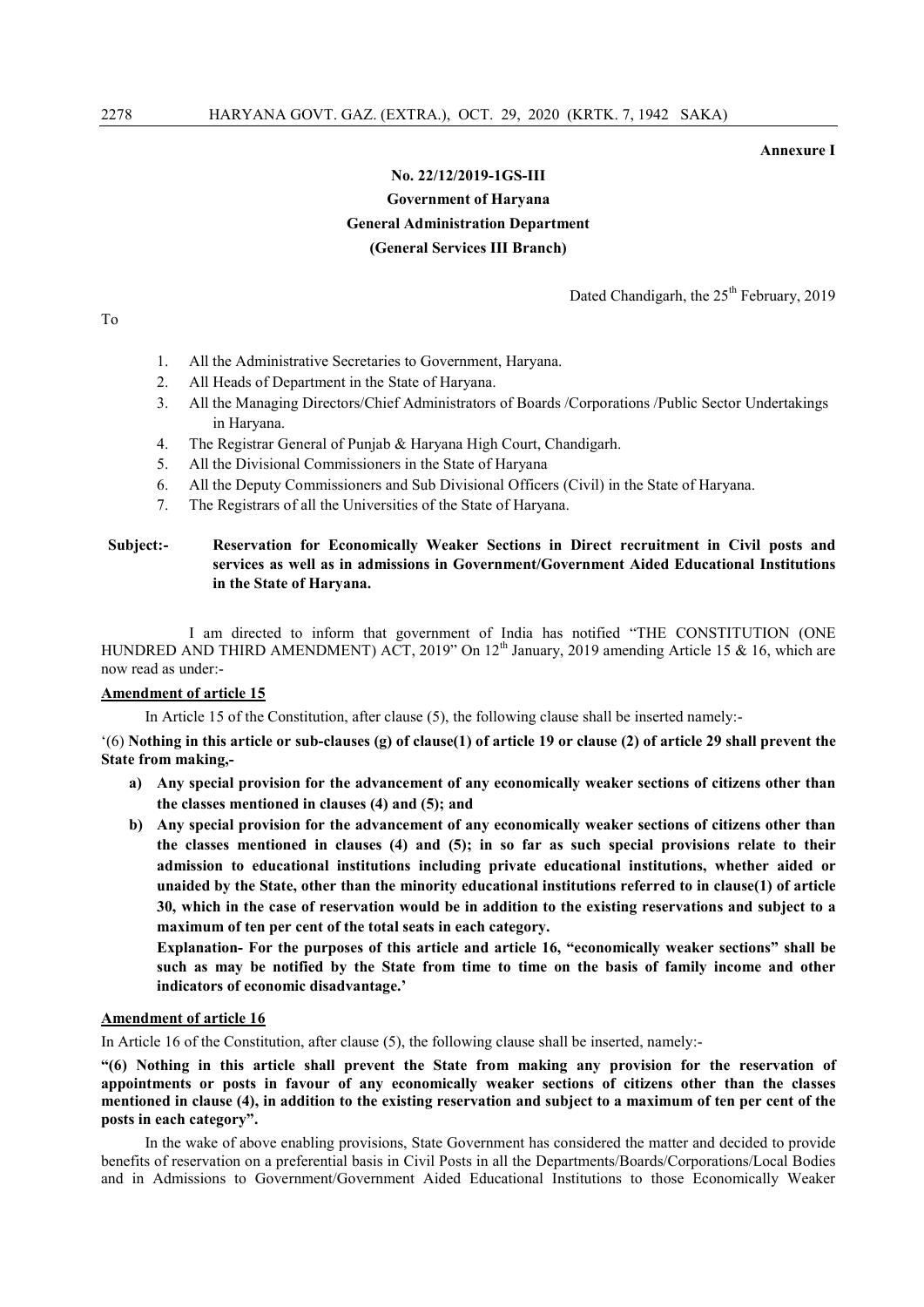Sections (EWSs) who are not covered under the existing scheme of reservation for the Scheduled Castes, Backward Classes (Block-A) and Backward Classes (Block-B).

## 2. QUANTUM OF RESERVATION:

The persons belonging to EWSs who are not covered under the existing scheme of reservation for Scheduled Castes, Backward Classes (Block-A) and Backward Classes (Block-B) shall get 10% reservation in direct recruitment to Group A,B,C and D posts in the Departments/Boards/Corporations/Local Bodies of Government of Haryana and also in admission to Government/Government Aided Educational Institutions in the State of Haryana.

## 3. EFFECTING RESERVATION-ROSTER POINT:

## 3.1 Direct recruitment in case of Group-A & B

Roster point No. 11-20-30-40-51-60-70-80-90 and 99

## 3.2 Direct recruitment in case of Group-C &D

## Roster point No. 4-14-24-34-43-53-66-76-83 and 94

3.3 Where in any recruitment year any vacancy earmarked for EWS cannot be filled up due to non availability of a suitable candidate belonging to EWS, such vacancies for that particular recruitment year shall not be carried forward to the next recruitment year as backlog and will be filled from unreserved category.

3.4 Persons belonging to EWS selected against the quota for persons with benchmark disabilities/exservicemen shall be placed against the roster points earmarked for EWS.

## 4. CRITERIA OF INCOME & ASSESTS

4.1 Persons who are not covered under the existing scheme of reservation for Scheduled Caste, Backward Classes (Block-A) and Backward Classess (Block-B) and whose family has gross annual income below Rs. 6.00 lakh (Rupees six lakh only) are to be identified as EWSs for benefit of reservation Income shall also include income from all sources i.e. salary, agriculture, business, profession etc. for the financial year prior to the year of application.

4.2 Also persons whose family owns or possesses any of the following assets shall be excluded from being identified as EWS, irrespective of the family income:-

- I. 5 acres of agricultural land and above.
- II. Residential flat of 1000 sq. ft. and above.
- III. Residential plot of 100 sq. Yards and above in notified municipalities.
- IV. Residential plot of 200 sq. Yards and above in areas other than the notified municipalities.
- V. Total immovable assets owned are valued at Rs. One Crore or more.

4.3 The property held by a "Family" in different locations or different places/cities would be clubbed while applying the land or property holding test to determine EWS status.

4.4 The team "Family" for this purpose will include the person who applies for benefit of reservation, his/her parents, spouse as well as children and siblings below the age of 18 years.

## 5. INCOME AND ASSET CERTIFICATE ISSUING AUTHORITY AND VERIFICATION OF CERTIFICATE:

- 5.1 The benefit of reservation under EWS can be availed upon production of an income and Asset Certificate issued by a Competent Authority. The Competent Authority for EWS Income and Asset Certificate shall be Tehsildar of the area where the applicant normally resides.
- 5.2 The prescribed format for EWS Income and Asset Certificate shall be as provided at Annexure-I.
- 5.3 The Officer who issues the certificate would do the same after carefully verifying all relevant documents following due process as prescribed by the State.
- 5.4 The crucial date for submitting Income and Asset Certificate by the candidate may be treated as the closing date for receipt of application for the post, except in cases where crucial date is fixed otherwise.
- 5.5 The appointing authorities should in the offer of appointment to the candidates claiming to be belonging to EWS, include the following clause:-

"The appointment in provisional and is subject to the Income and asset certificate being verified through the proper channels and it the verification reveals that the claim to belong to EWS is fake/false the services will be terminated forthwith without assigning any further reasons and without prejudice to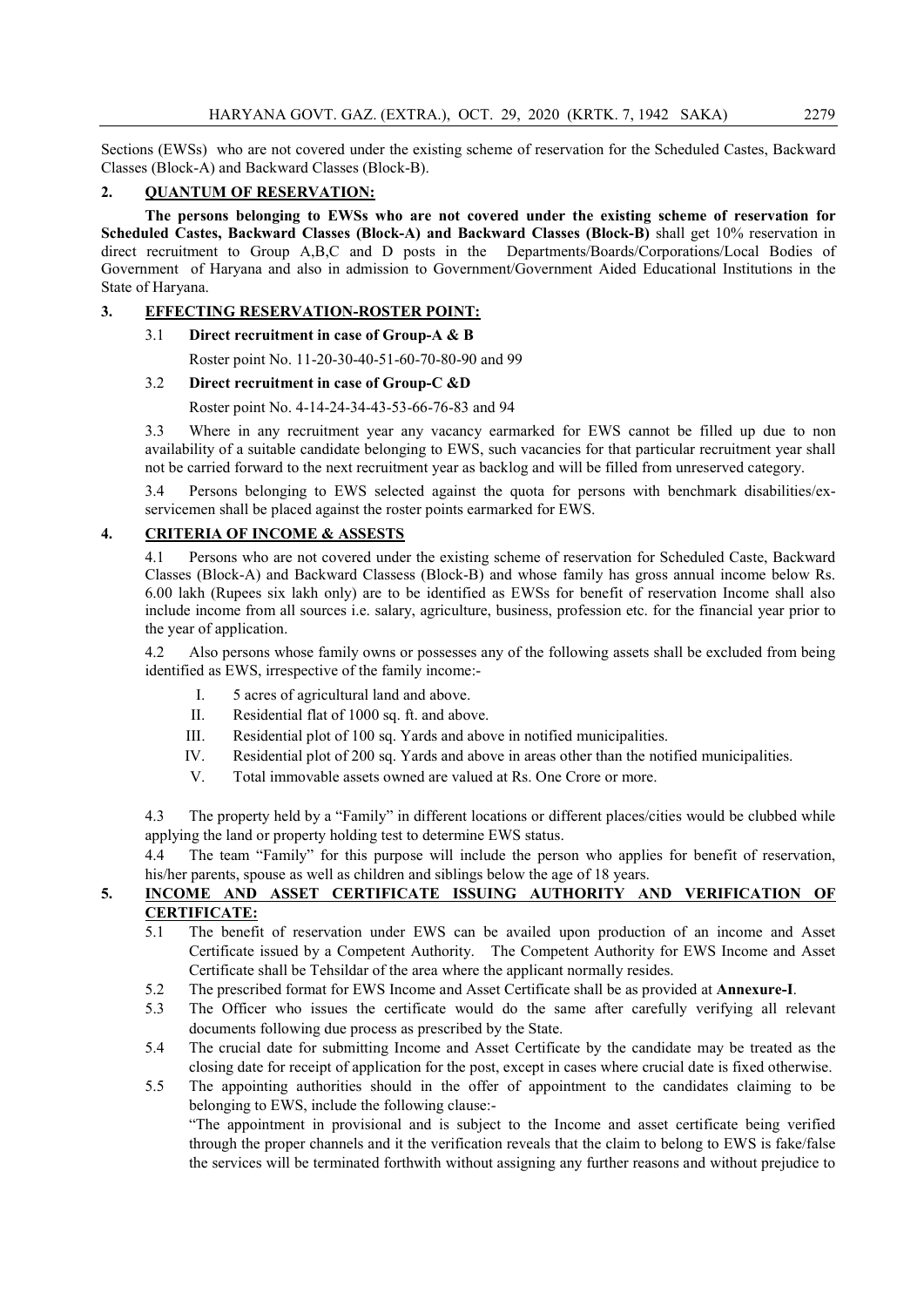such further action as may be taken under the provisions of the Indian Penal Code for production of fake/false certificate."

The appointing authority should verify the veracity of the Income and asset certificate submitted by the candidate through the certificate issuing authority.

5.6 Instructions referred to above should be strictly followed so that it may not be possible for an unscrupulous person to secure employment on the basis of a false claim and if any person gets an appointment on the basis of such false claim, her/his services shall be terminated and penal action shall also be invoked.

## 6. ADJUSTMENT AGAINST UNRESERVED VACANCIES:

A person belonging to EWS cannot be denied the right to compete for appointment against an unreserved vacancy. Persons belonging to EWS who are selected on the basis of merit and not on account of reservation are not to be counted towards the quota meant for reservation.

7. The above scheme of reservation will be effective in respect of all direct recruitment vacancies to be notified on or after 01.02.2019.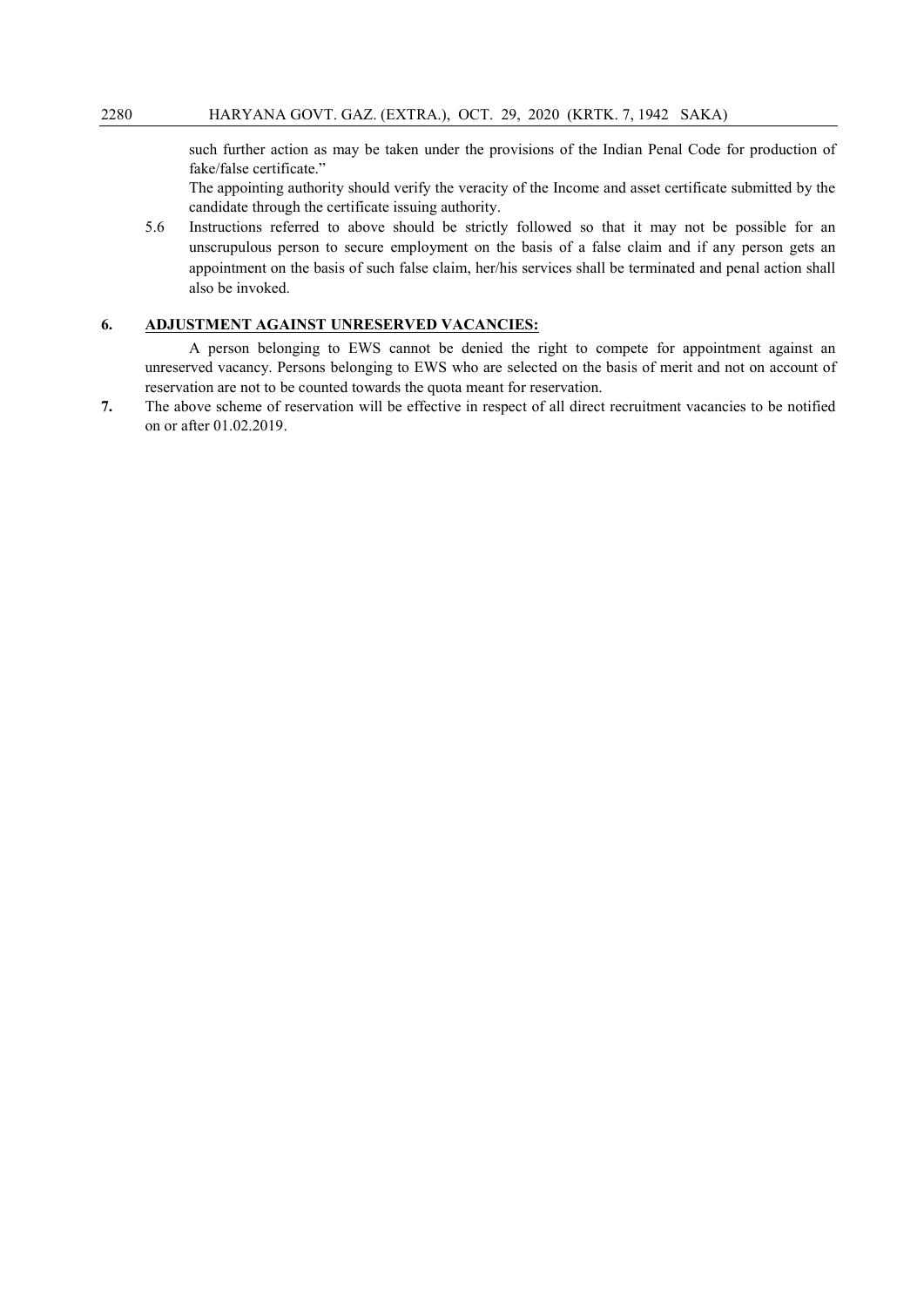## Annexure-I(A)

## Government of Haryana (Name & Address of the Authority issuing the certificate) (ECONOMICALLY WEAKER SECTIONS) INCOME DISCLOSURE CERTIFICATE

Certificate No……………………. Date ……………………….

## VALID FOR THE YEAR …………………………………

This is to certify that Shri/Smt/Kumari ……………………………………… son/daughter/wife of ………………………….….. is permanent resident of ………… village/street…………………………………….., Post Office……………………..…………, District…………………………., Pin Code ……………………………… whose photograph is affixed below and attested below belongs to Economically Weaker Sections, Since the gross annual income\* of his/her family\*\* is below Rs.6 Lakhs (Rupees Six Lakh only) for the Financial Year ……………………

It is further certified that His/her family does not own or possess any of the following assets\*\*\*:

- I. 5 acres of Agricultural Land and above.
- II.Residential Flat of 1000 Sq. ft. and above.
- III. Residential Plot of 100 Sq. Yards and above in notified Municipalities.
- IV. Residential plot of 200 sq. yards and above in areas other than the notified municipalities.
- V.Total immovable assets owned are valued at Rs.One Crore or more.

2. Shri/Smt/Kumari ………… belongs to the caste which is not recognized as a Scheduled Caste, Backward Classes (Block-A) and Backward Classes (Block-B)

| Recent<br>Passport<br><b>Size</b><br>attested<br>Photograph of the<br>applicant | Signature with seal of office<br>Name<br>Designation                                                                                                                                                                                                                                           |
|---------------------------------------------------------------------------------|------------------------------------------------------------------------------------------------------------------------------------------------------------------------------------------------------------------------------------------------------------------------------------------------|
| $*Note 1:$<br>**Note $2:$                                                       | Income means income from all sources <i>i.e.</i> salary, agriculture, business profession etc.<br>The term "family" for this purpose will include the person, who applies for benefit of<br>reservation, his/her parents, spouse as well as children and siblings below the age of 18<br>years |
| ***Note $3:$                                                                    | The Property held by a "Family" in different locations or different places/cities are to be<br>clubbed while applying the land or property holding test to determine EWS status.                                                                                                               |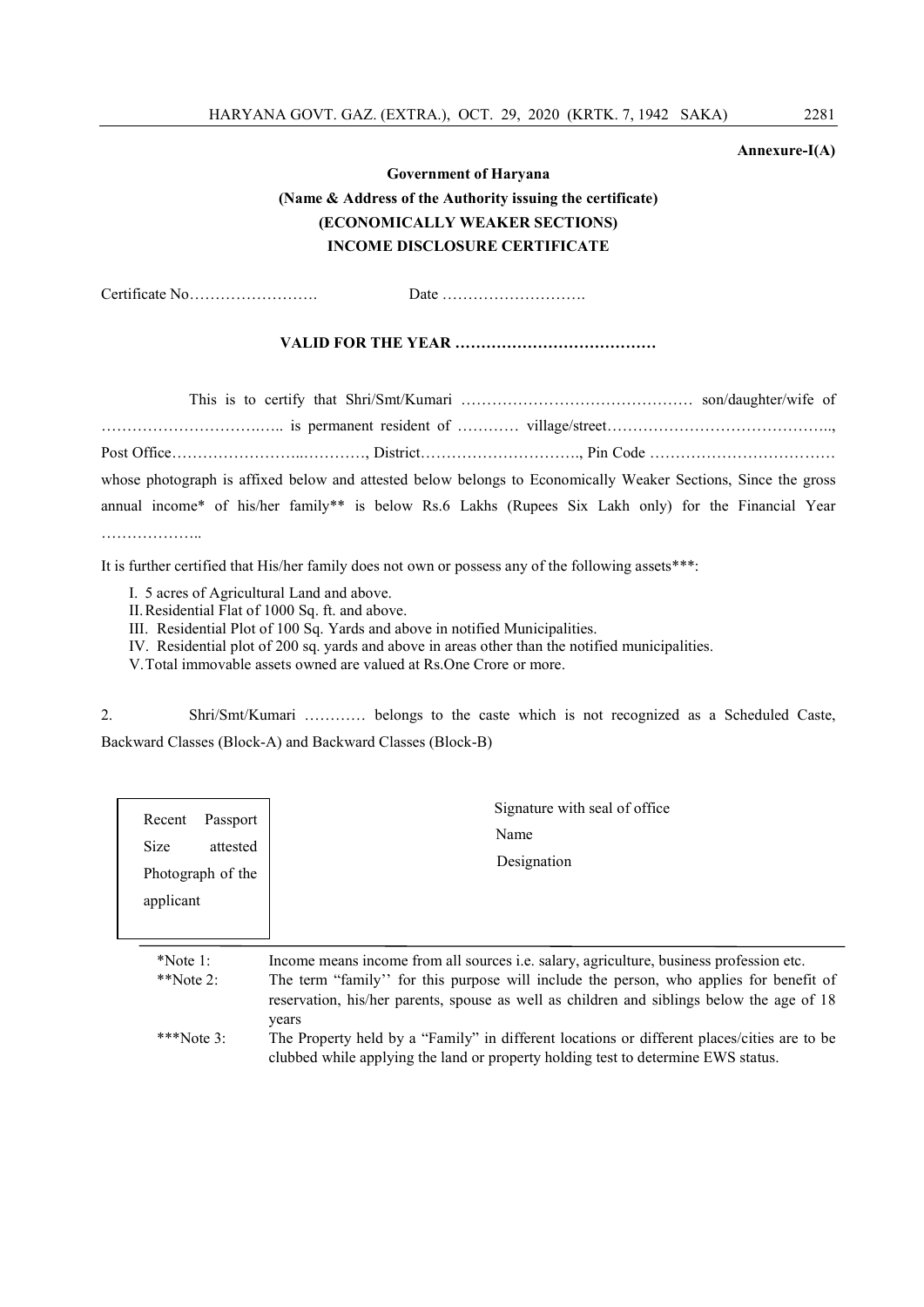#### Annexure-II

## LIST OF DEPRIVED SCHEDULED CASTES.

The following castes has been notified as Deprived Scheduled Castes vide Haryana Government Notification no. 66-2020/Extn. Dated 15th May 2020.

- 1. Ad Dharmi<br>2. Balmiki
- 2. Balmiki
- 3. Bangali
- 4. Brar,Burar,Berar
- Batwal, Barwala
- 6. Bauria,Bawaria
- 7. Bajigar
- **Bhanjara**
- 9. Chanal
- 10. Dagi
- 11. Darain
- 12. Deha,Dhaya,Dhea
- 13. Dhanak
- 14. Dhogari,Dhangri,Siggi
- 15. Dumna,Mahasha,Doom
- 16. Gagra<br>17. Gandh
- 17. Gandhila, Gandil Gondola<br>18. Kabirpamthi, Julaha
- 18. Kabirpamthi,Julaha
- 19. Khatik<br>20. Kori, K
- Kori, Koli
- 21. Marija,Mareecha
- 22. Mazhabi, Mazhabi Sikh<br>23. Megh, Meghwal
- Megh, Meghwal
- 24. Nat, Badi
- 25. Od<br>26 Pas
- 26. Pasi<br>27. Pern
- Perna
- 28. Pherera<br>29. Sanhai
- Sanhai
- 30. Sanhal
- 31. Sansi, Bhedkut, Manesh
- 32. Sansoi
- 33. Sapela, Sapera
- 34. Sarera
- 35. Sikligar, Bariya
- 36. Sirkiband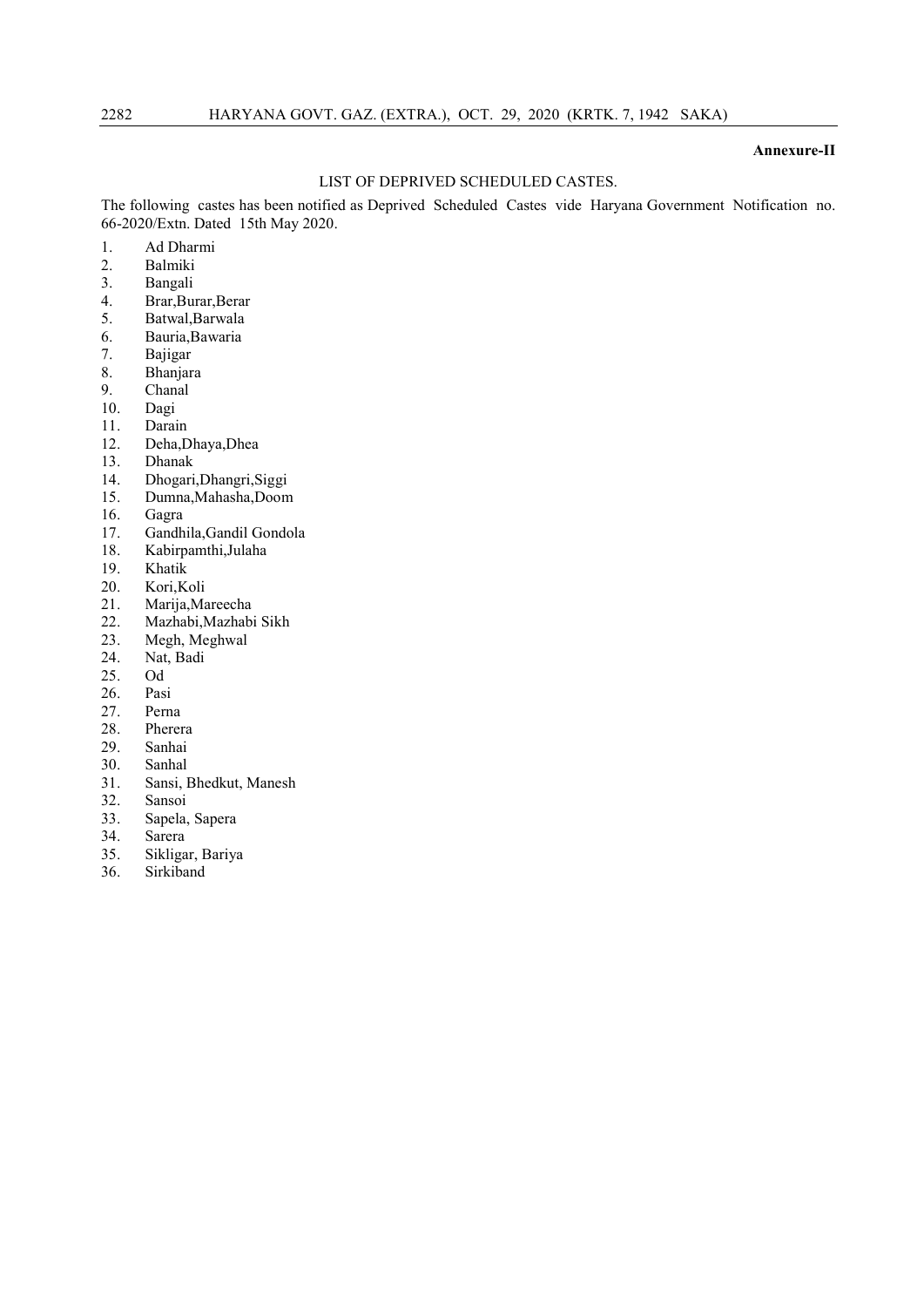## Annexure III

*Copy of letter No. 62/17/95-6 GSI Dated, Chandigarh, the 3rd October, 1996 received from the Chief Secretary to Government Haryana addressed to All Heads of Departments, Commissioners Ambala, Rohtak, Gurgaon and Hisar Divisions, All Deputy Commissioners and all Sub Divisional Officers (Civil) in Haryana, The Registrar, Punjab and Haryana High Court and all District and Session Judges in Haryana.*

#### Subject: "Bonafide residents of Haryana - Guidelines regarding".

I am directed to invite your attention to Haryana Govt. letters noted in the margin on the subject noted above vide which the instructions were issued regarding simplification of procedure for obtaining the certificate of Domicile for the purpose of admission to educational institution (including technical/medical institution). The matter has been reconsidered in the light of judgment delivered by the Hon'ble Supreme Court of India in the case of Dr.Pradeep Jain vs. Union of India and others reported as AIR 1984-SC-1421, wherein it has been held that instead of the word 'Domicile' the word 'Resident' be used in the instructions issued by the State Government and it has been decided to revise the Government instructions. Henceforth, the following categories of persons would be eligible for the grant of Resident Certificate: -

- i) Candidates, who have passed the examination qualifying there for selection in an institution from a school/college in Haryana.
- ii) Children/Wards (if parents are not living)/Dependents:
	- (a) of the regular employees of HaryanaState posted in or outside HaryanaState or working on deputation;
	- (b) of the regular employees of the statutory bodies/corporations established by or under an act of the State of Haryana who are posted in Chandigarh or in Haryana or outside Haryana.
	- (c) of the regular employees of the Government of India posted in Chandigarh or in Haryana in connection with the affairs of the Haryana Government;
- iii) Children/wards (if parents not living)/dependents of persons who after retirement have permanently settled in Haryana and draw their pensions from the treasuries situated in the State of Haryana.
- iv) Children/wards (if parents are not living)/dependents of pensioners of Haryana Government irrespective of the fact that the original home of the retiree is in a state other than Haryana or he has settled after retirement in or outside Haryana;
- v) Children/Wards (if parents are not living)/dependents of persons, who have permanent home in Haryana and include persons who have been residing in Haryana for a period of not less than 15 years or who have permanent home in Haryana but on account of their occupation they are living outside Haryana;
- vi) The wives of such persons who are bonafide residents of Haryana irrespective of the fact that they had belonged to any other State before marriage;
- vii) Persons who were born in Haryana and produce a certificate to that effect; provided that the parents/guardians (if parents are not living) of persons belonging to any one of the above mentioned categories are:
	- a) Citizen of India;
	- b) Produce an affidavit to the effect that they or their children/wards (if parents are not living)/dependents have not obtained the benefit of Resident in any other State.
- 2. All candidates claiming to be bonafide residents of Haryana should produce a Haryana Resident Certificate signed by the District Magistrate/General Assistant to Deputy Commissioner or Sub-Divisional Officer (Civil) of the District/Sub-Divisions to which the candidates belong. Resident Certificates in respect of elsewhere or in respect of the Children/Wards/Dependents of Haryana Govt. employees who are posted at Chandigarh, Delhi or elsewhere or in respect of Children /Wards/ Dependents of pensioners of Haryana Govt. or in respect of the Children/Wards/ Department of the employees of the Government of India posted at Chandigarh or in Haryana in connection with the affairs of Haryana Government, or in respect of Children/Wards/Dependents of the employees and retirees of the Statutory Bodies/Corporations of Haryana established by or under an Act of the State of Haryana or a Central Act and located at Chandigarh, Haryana or outside Haryana, should be by their respective Heads of Departments.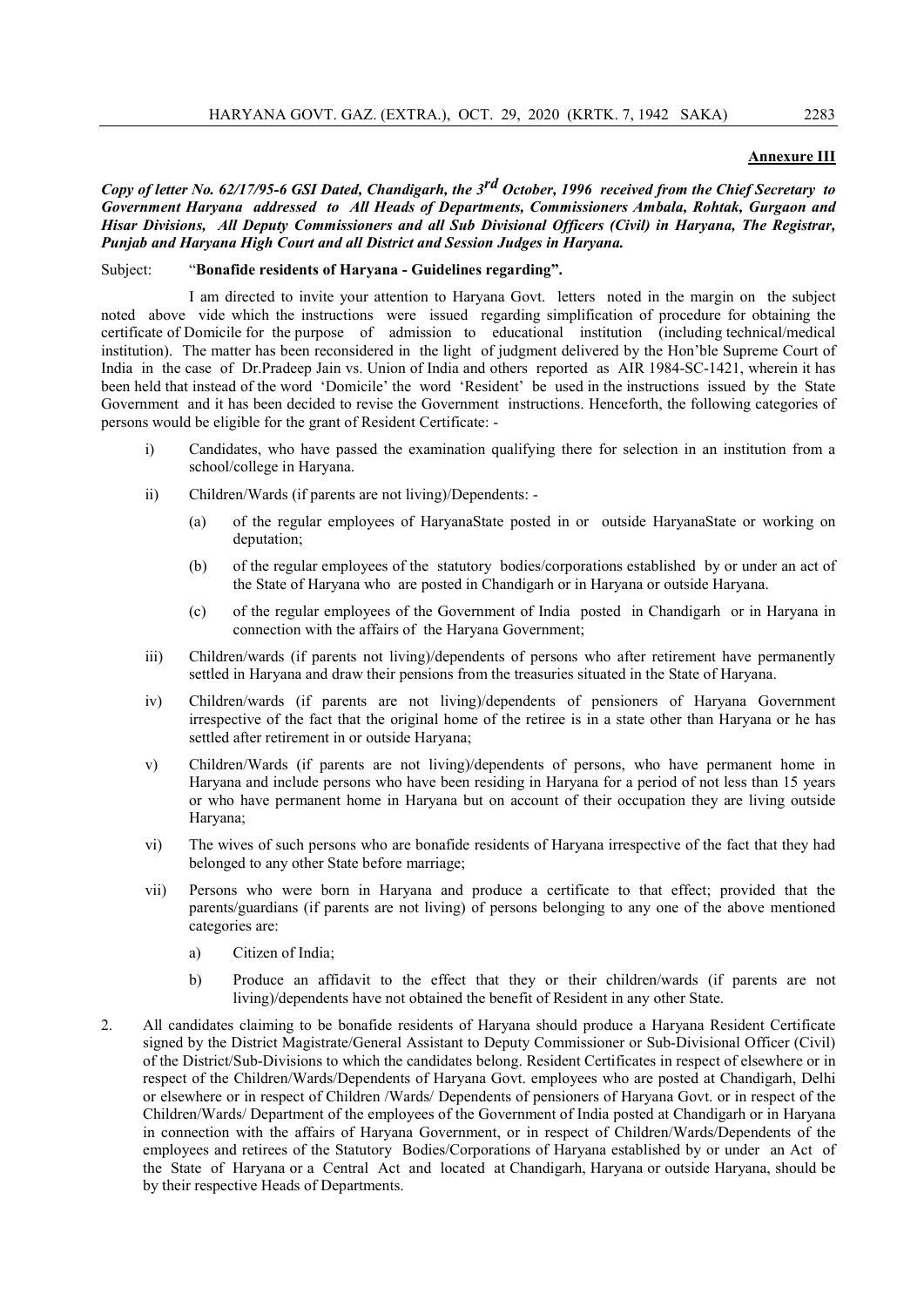- 3. Candidates seeking admission in educational institutions (including medical and technical institutions) located in Haryana may not be required to produce Resident Certificate, if they have passed the examination from a school/college situated in Haryana. For this purpose, a certificate of the Principal/Headmaster from concerned institution where the children/wards studied last should be considered sufficient. The Principal/Headmaster of the institution shall be competent to issue such certificate, which should be sufficient.
- 4. If a candidate is admitted on the basis of claim that he belongs to the State of Haryana but at any subsequent time is discovered that his claim was false, the student shall be removed from the institution, all fees and other dues paid up to the date of such removal shall be confiscated. The Principal/Headmaster may take such other action against the student and his/her parents/guardians as he may deem proper in the circumstances of any particular case.
- 5. For the purpose of uniformity for issuing certificate of Residence in the case of various categories to be issued by the competent Authorities, proforma have been prescribed which are enclosed herewith.
- 6. These instructions may kindly be noted carefully for compliance and the receipt of this letter may please be acknowledged.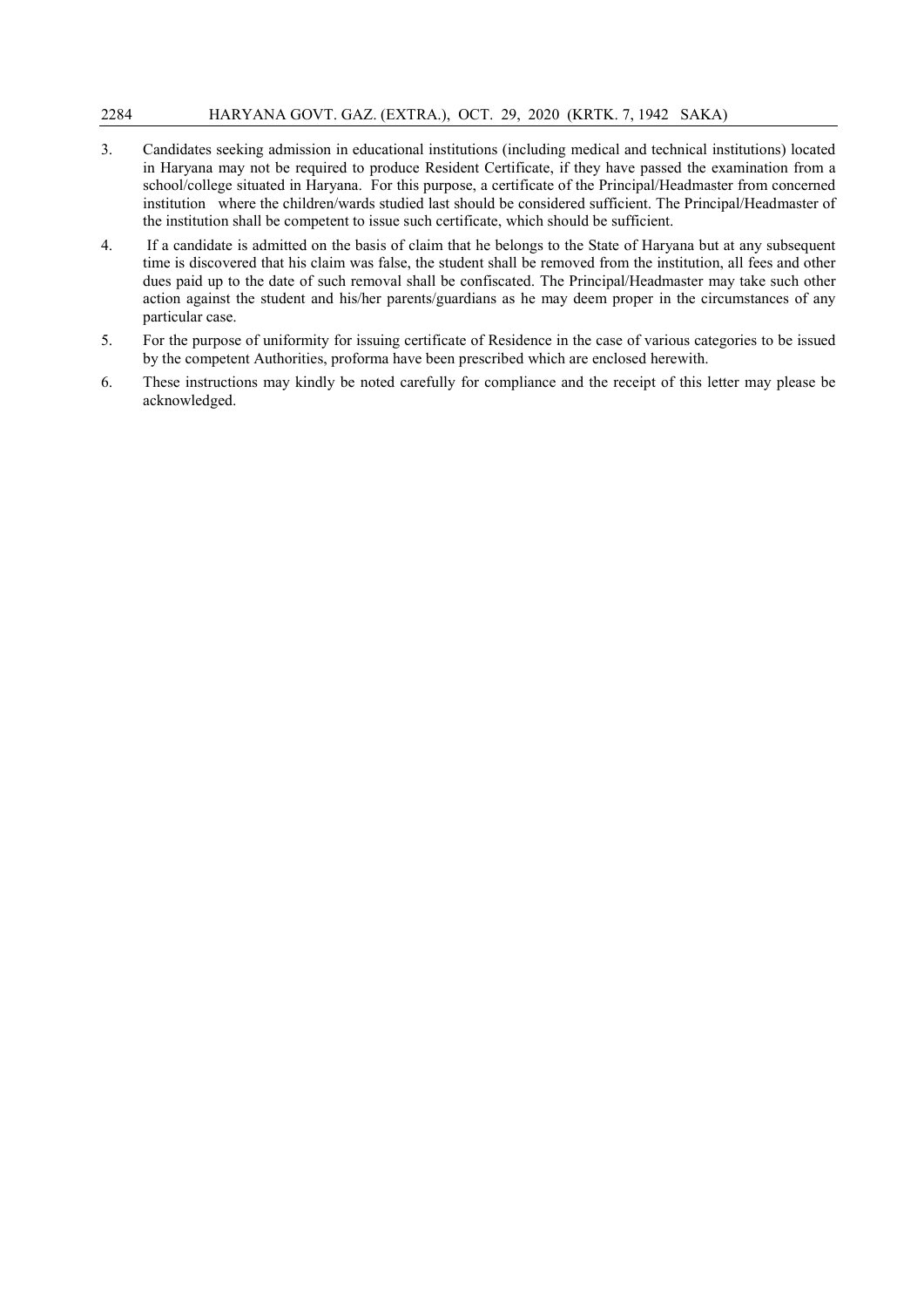## Annexure IV

U.O. No. 62/27/2003- 6 GSI Dated, Chandigarh the July 29, 2003

From: The Chief Secretary to Government Haryana

To

1. All the Heads of Departments in Haryana

- 2. The Commissioners Rohtak, Gurgaon, Hissar and Ambala divisions.
- 3. The Registrar, Punjab and Haryana High Court
- 4. All the Deputy Commissioners in Haryana
- 5. The Managing Directors of all Boards and Corporations in Haryana
- 6. The Registrars, MaharshiDayanand University, Rohtak, Kurukshetra University, Kurukshetra, Ch. Charan Singh Haryana Agriculture University, Hissar, Guru Jambheshwar University, Hissar and Ch. Devi Lal University, Sirsa.

## Sub : Bonafide residents of Haryana - Guidelines regarding.

Sir,

I am directed to invite your attention to Haryana Government circular letter No. 62/17/95-6GSI, dated 3.10.96 and No. 62/32/2000 - GSI, dated 23.5.2003 on the subject noted above vide which the instructions were issued regarding simplification of procedure for obtaining the certificate of resident purpose of admission to educational institutions (including technical/ medical institutions)

2. The matter has been reconsidered by the State Government in view of the problems faced by the children and wards of accredited journalists recognized by Government of Haryana and it has been decided that the children and wards of the accredited journalists residing at Chandigarh and recognized by Government of Haryana would also be eligible for the grant of Residence Certificate only for the purpose of admission in the academic institutions of Haryana State.

3. These instructions may kindly be noted carefully for compliance and the receipt of this letter may please be acknowledged.

Yours faithfully,

Sd/-

Under Secretary General Administration

for Chief Secretary to Government Haryana

A copy is forwarded to all the Financial Commissioners and Principal Secretaries/ Commissioners and Secretaries to Government of Haryana for information and necessary action.

Sd/-

Under Secretary General Administration for Chief Secretary to Government Haryana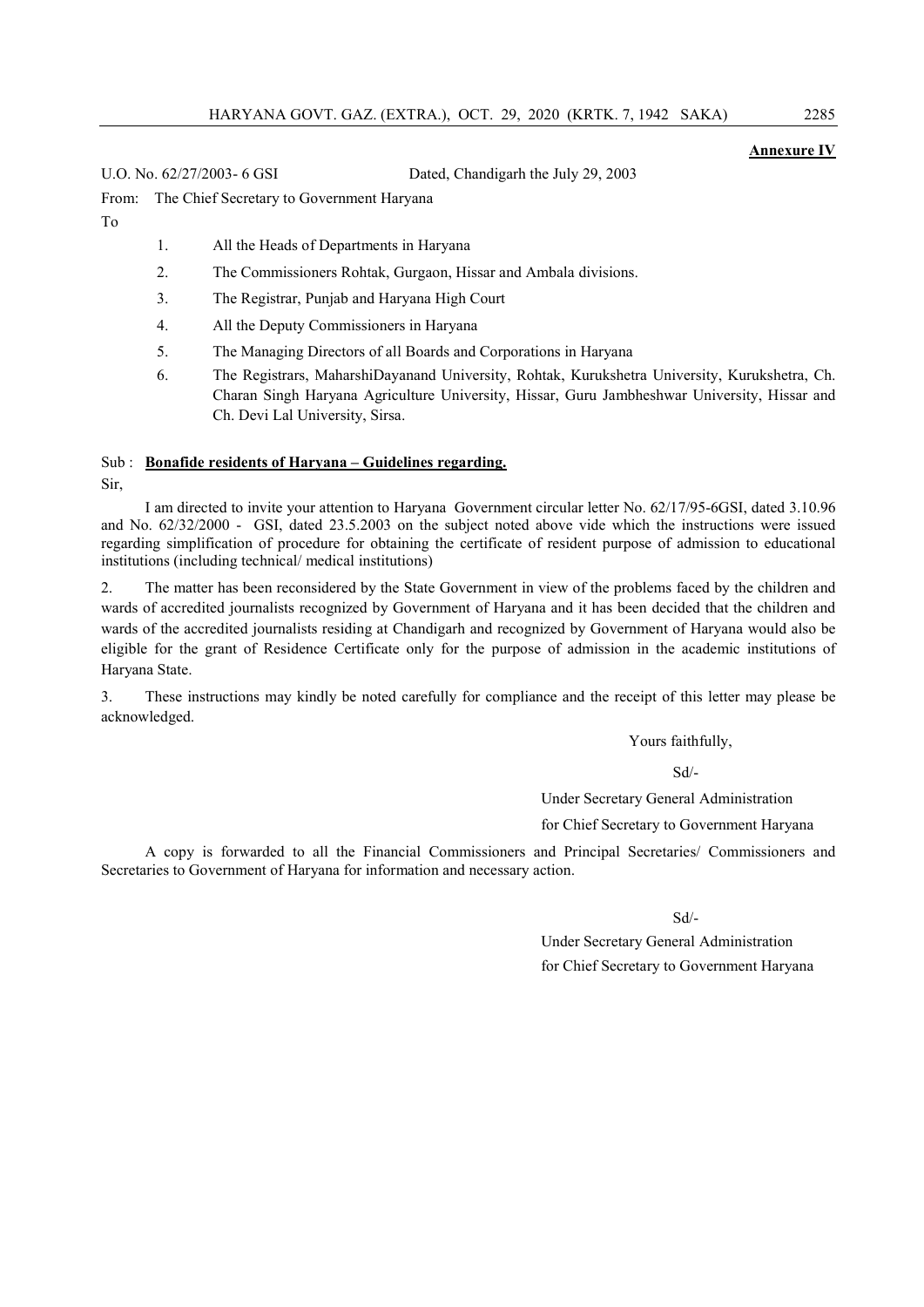#### Annexure V

## Copy of letter No. 22/28/2003-3G.S.III Dated, Chandigarh the 30thJanuary, 2004.

## From

#### The Chief Secretary to Government Haryana.

- To
- 1. All Heads of Departments in Haryana.
- 2. The Commissioners, Rohtak, Gurgaon, Hisar and Ambala Divisions.
- 3. The Registrar, Punjab and Haryana High Court, Chandigarh.
- 4. All the Deputy Commissioners in Haryana.
- 5. The Registrars, MaharshiDayanand University, Rohtak, Kurukshetra University, Kurukshetra, Ch. Charan Singh Haryana Agriculture University, Hisar, Guru Jambheshwar University, Hisar and Ch. Devi Lal University, Sirsa (Haryana).

Dated, Chandigarh the 3oth January, 2004.

## Subject: "Streamlining the procedure in the offices regarding issuing of Resident /Income Certificates and the caste certificate to Scheduled Castes and Backward Classes".

## Sir,

I am directed to invite your attention to Haryana Government letters Nos. 62/17/95-2G.S.III, dated 03.10.96, No. 22/51/93-3G.S.III, dated 12.8.93 and even No. dated 14.10.97 on the subject noted above wherein instructions regarding the caste certificates (SC/BC/OBC), and Resident certificates have been issued.

2. The policy has been reviewed keeping in view the various courts judgements and the hardships caused to the individuals in obtaining above quoted certificates. Government is of the view that the procedure be institutionalized by delegating powers at proper level for ensuring speedy disposal of work without any harassment or exploitation. The present modification of the policy also aims at simplifying the procedure for obtaining certificate by an individual falling under the reserved categories.

The matter has also been reconsidered in depth by the State Government in view of the problems being faced by the Government employees in obtaining these certificates. With a view to improve the existing system in issuing various certificates, it has been decided by the Government that henceforth Circle Revenue Officers (Tehsildar/NaibTehsildar-cum-Executive Magistrate) concerned will be authorized to issue Resident as well as Caste Certificates (SC/BC/OBC) after getting the verification done through the subordinate revenue staff in case of applicants residing in the rural area and through the Executive Officer/Secretary of the concerned Municipal Committee/Municipal Council/Municipal Corporation concerned in case of applicants residing in urban area. It has further been decided that in case of Haryana Government employees serving in the offices located at Chandigarh/Panchkula and residing at Chandigarh/Panchkula, the Resident certificates and caste certificate to SC/BC employees and for their children, may be issued by their respective Heads of Departments also.

- 3. The validity of Resident Certificate issued by the competent authority shall be as long as the holder of this certificate maintains his residential address in Haryana State.
- 4. SC certificate once issued shall be valid as long as the caste is not removed from the Schedule of the Constitution and BC certificate shall be valid for life from the date of issue of the certificate or till the applicant does not fall into creamy layer category as defined from time to time. The applicant applying for BC certificate would also submit a self declaration on simple paper that he does not fall under creamy layer category. The format for this declaration is given at Annexure 'A' However, if the certificate has been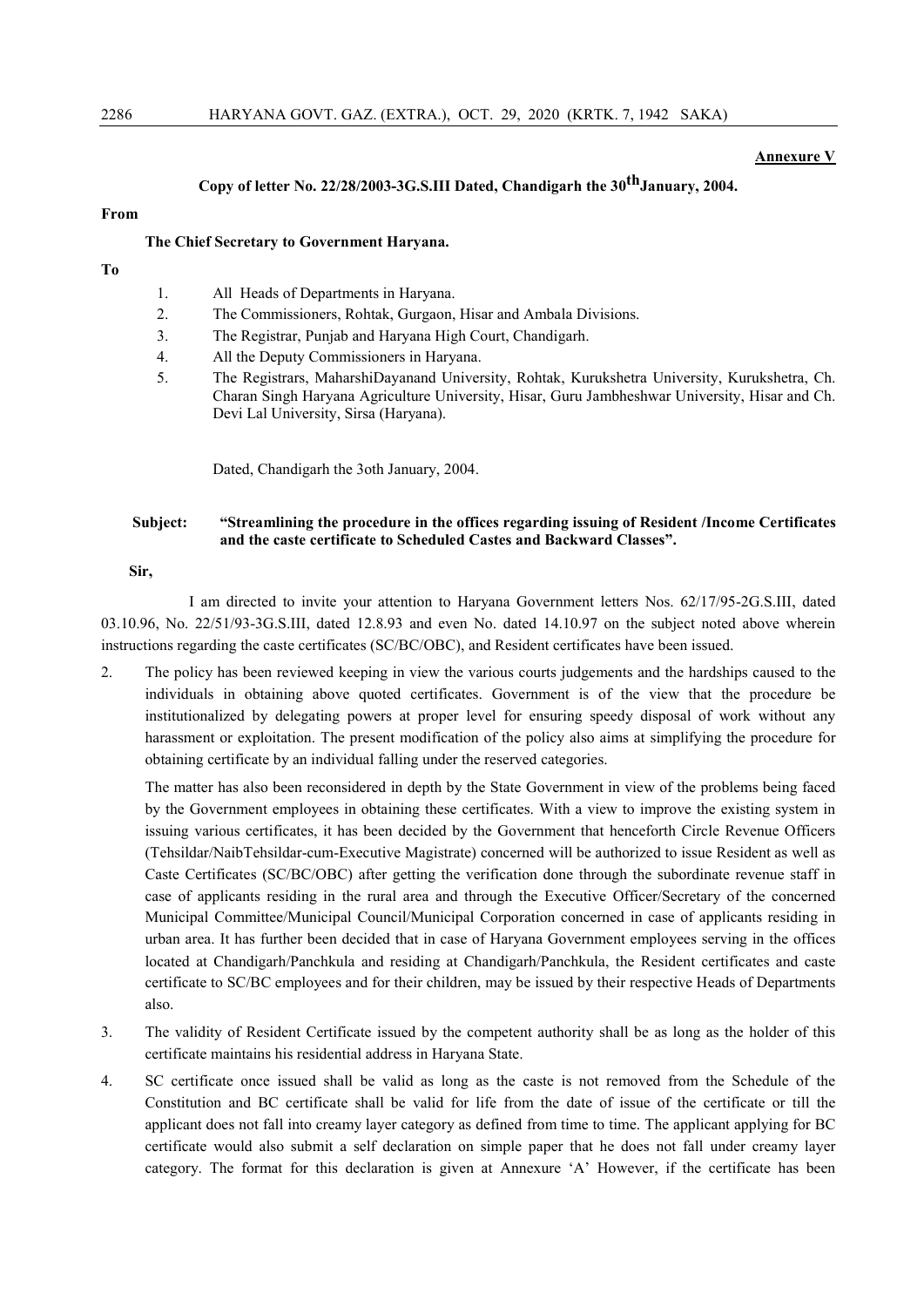obtained by fraud or misrepresentation or concealment of facts or by some other means, the said certificate shall be declared as invalid/non-est and benefit taken by the applicant will be withdrawn and a criminal case shall be registered against the applicant misrepresenting the facts as well as against the guilty officers/officials, if any. In addition, Social Justice & Empowerment Department, Haryana is being, directed to finalize the modalities and procedure to constitute the Scrutiny Committee.

The files relating to Caste and Resident certificate shall be retained for 10 years and Register shall be retained permanently. The proforma of the application form, Register and SC/BC certificates prescribed by the Government shall be followed by all the Departments/Institutions in letter and spirit as it has come to the notice of the Govt. that some Departments/Institutions demand such certificates in proforma which are at variance with the proforma in which these certificates are being issued by the competent authorities (Tehsildar / NaibTehsildar/HODs). It is, therefore, decided that the Departments/Institutions shall accept these certificates only in the proforma in which these are being issued by the competent authorities which have been prescribed by the Govt. itself (copy enclosed).

- 5. To make institutional arrangements, it has also been decided that in future the Resident and Caste certificates will be issued to all the students studying in class  $8<sup>th</sup>$  every year as per the time schedule given below:
	- i. Filling of application form by the parents/students. 1st Nov. To 10th Nov.Every year. ii. Verification by
		- (a) Sarpanch/ Namberdar in case of rural areas and Municipal Councillors in case of Urban areas.
		- (b) Verification by Patwari in case of rural areas /EO/Secy.(MC) any other officer/official authorized by the local body for the purpose in case of urban areas. Upto 30th November every year.
		- (c) Head Teacher/Head Master Upto 15th Dec. iii. Forwarding of application to CRO by Head Teacher/Head Master 31st Dec. iv. Verification & issue of certificate by CRO Upto 31st January every year.
- 6. All application forms of a particular School may be sent to the Tehsildar / NaibTehsildar concerned preferably at one go so that the certificates are issued and sent back to the Head masters of Government Schools/Private Schools for distribution to the concerned students. The Head Teacher/Head Master shall be responsible for getting the application forms filled and files prepared of all the students presently studying in Class-VIII to XII will be issued these certificates during the months of January, 2004 to March, 2004. The schedule will be finalized by the concerned Deputy Commissioner in this regard.
- 7. It has been further decided that in case of SC/BC students claiming benefit under various welfare schemes upto Class IX, the benefits will be given by the Head Master/Head Teacher after getting the verification done from Sarpanch/ Namberdar/MC and a caste certificate issued by the CRO (Tehsildar / NaibTehsildar) may not be demanded for this purpose by the School authorities.
- 8 The matter regarding issue of income certificate to the students for claiming various benefits in educational institutions has been considered and it has been decided that in future the income certificate for educational purpose will be issued by the CRO (Tehsildar / NaibTehsildar concerned) and income certificate for other purposes by the SDO (C) concerned taking into account income of the applicant from various sources including agriculture, trade, profession, salary etc. The verification will be got done through the subordinate revenue staff in case of applicants residing in rural areas and through the Executive Officers/Secretary of the concerned Municipal Committee/Council/Municipal Corporation in case of applicants residing in urban areas.
- 9. It has also been brought to the notice of the Government that when posts are advertised, fairly large number of candidates apply for such posts and Haryana Public Service Commission/Haryana Staff Selection Commission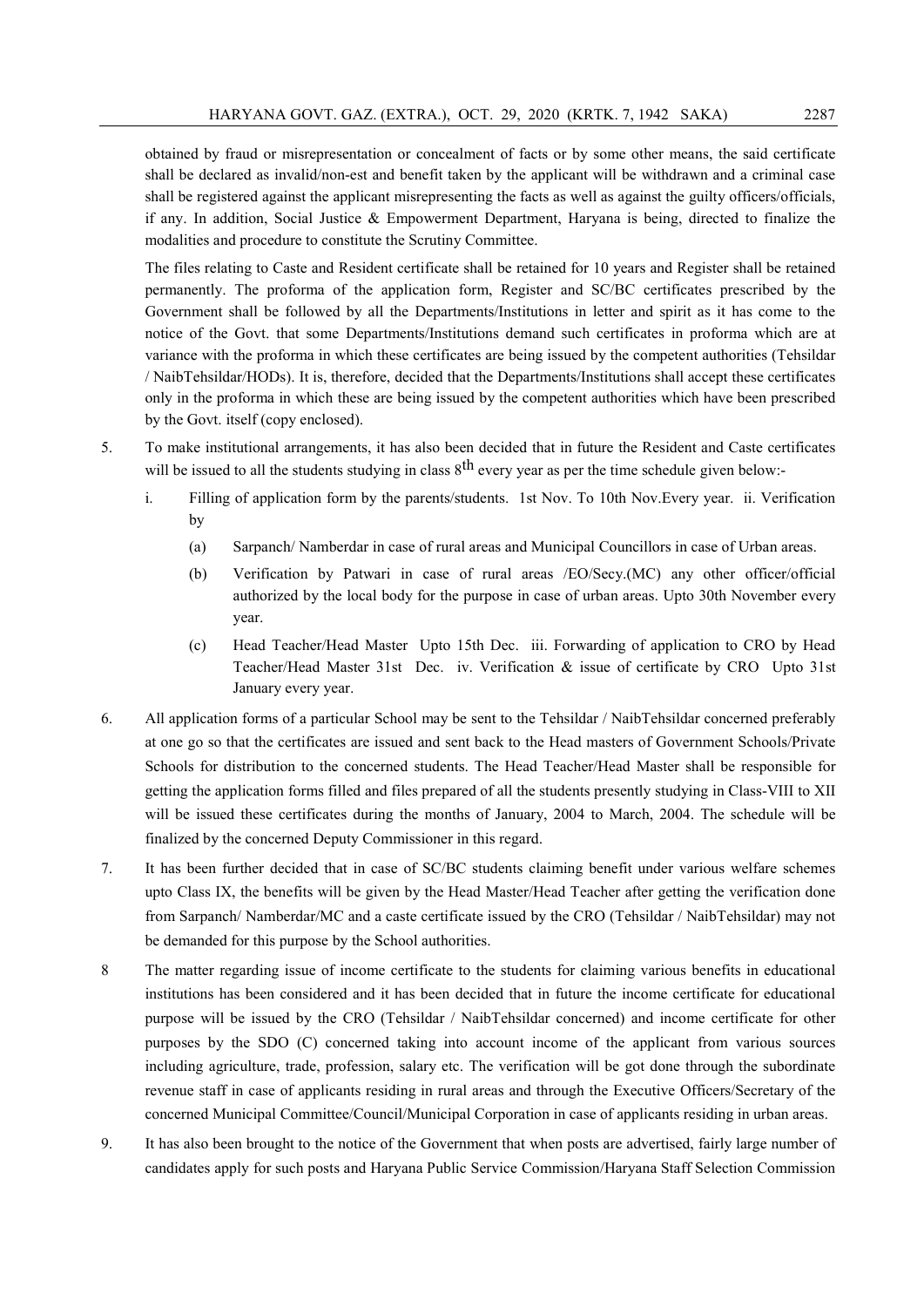/Department demand attested copies of Resident/Caste certificates and other documents from the candidates. This creates not only financial problems for the unemployed youths but also increases the work load in the offices. Similar is the position in case of admission to educational/professional Engineering institutions. To give relief to the public, it has been decided that at the time of applying for job or for admission in educational institutions including technical/professional institutions etc. self attested photo copy of the certificate about the residence and caste status shall be sufficient and at the time of final interview/selection, original papers including castes and Resident certificate issued by the competent authorities may be obtained/examined/inspected by the concerned departments/institutions and attested copies thereof be kept in record. The fact may also be cross checked/verified at the time of verification of the antecedents of the applicants before he/she joins the Government service. Similar practice will be followed for degrees/mark sheets/other certificates of academic qualifications. Necessary action to amend/revise the application form in this regard shall be taken by Haryana Public Service Commission/ Haryana Staff Selection Commission/Head of the Departments/Universities etc. at their own level under intimation to the Government.

These instructions may be brought to the knowledge of all for strict compliance.

Yours faithfully, Sd/- Special Secretary General Administration, for Chief Secretary to Government Haryana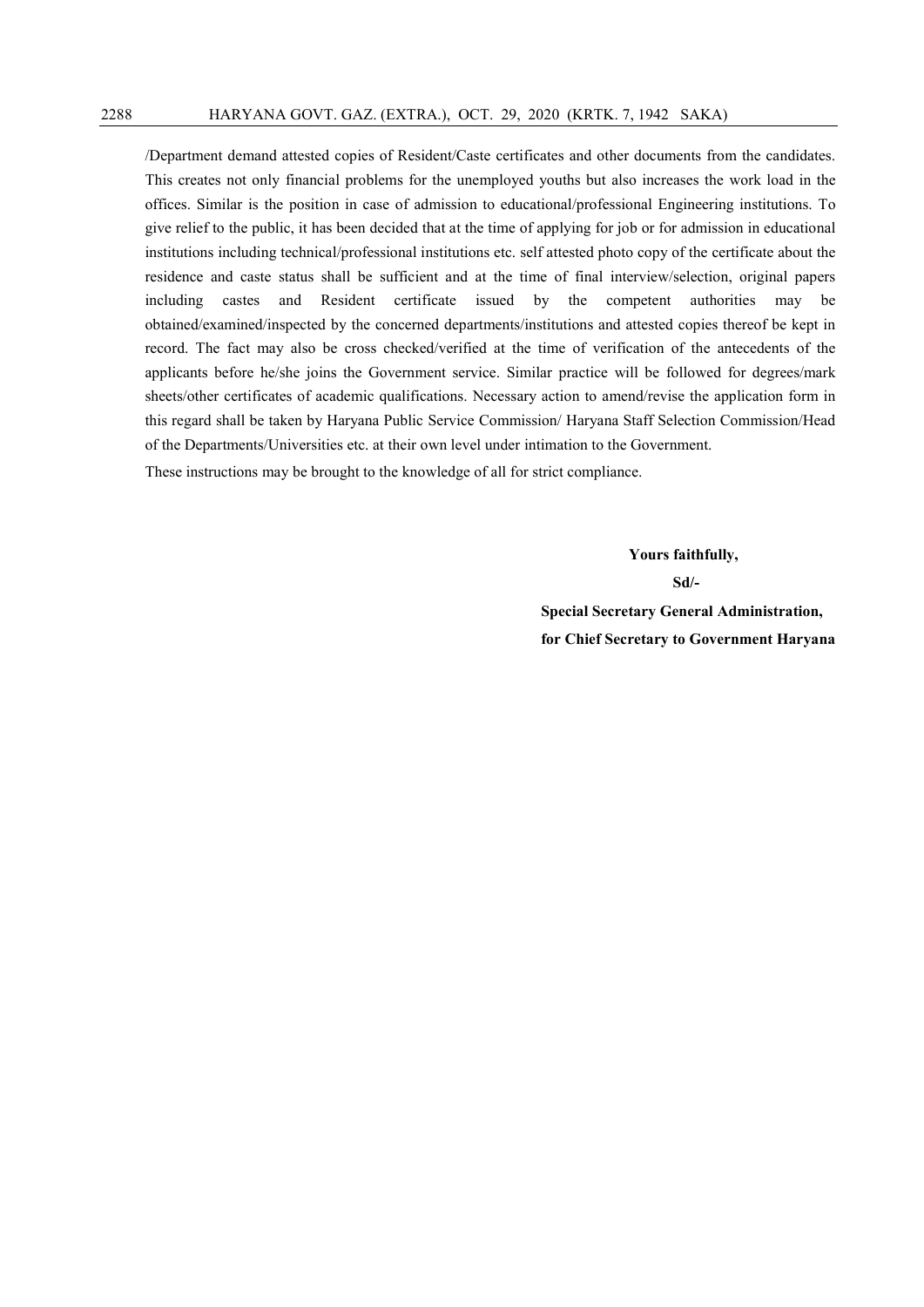### Annexure V(A)

## AFFIDAVIT OF THE PARENT /GUARDIAN TO BE ATTESTED BY EXECUTIVE MAGISTRATE/OATH COMMISSIONER/NOTARY PUBLIC.

I...........................................................................................................................................father/mother/guardian of Miss/Mr......................................................... resident of.................................do hereby solemnly state and affirm as under:-

- 1. That I am a Citizen of India.
- 2. That neither the deponent nor the child/ward of the deponent have obtained the benefit of 'Residence in any other State.

Dated.......................... DEPONENT

## VERIFICATION

Verified that the contents of my above affidavit are true and correct to the best of my knowledge and belief and nothing has been concealed therein.

Dated......................... DEPONENT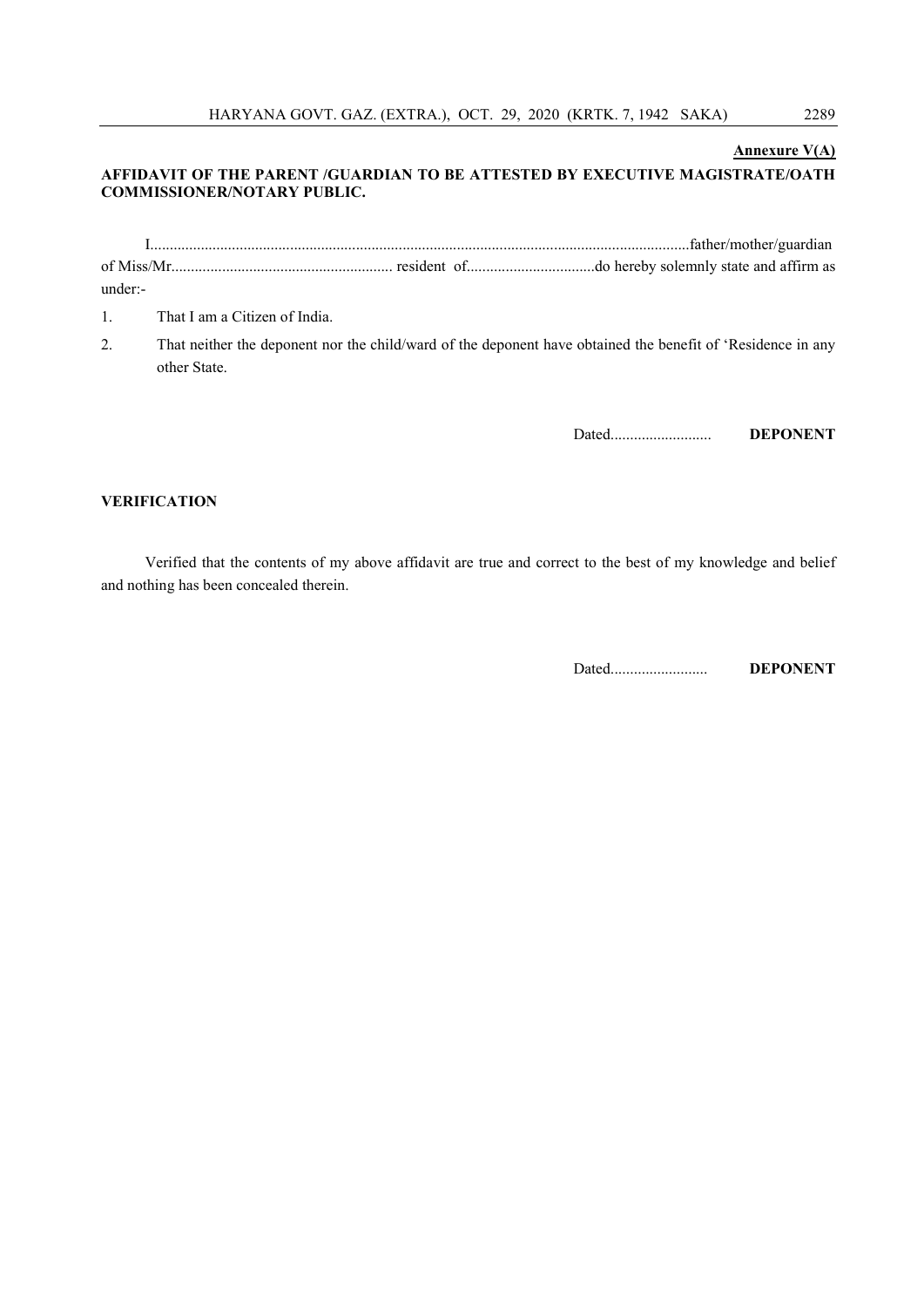## Annexure V (B)

## HARYANA RESIDENT CERTIFICATE

## RESIDENCE CERTIFICATE TO BE ISSUED BY THE DEPUTY COMMISSIONER, SUB DIVISIONAL OFFICER (CIVIL), G.A. TO D.C.D.R.O. EM AND TEHSILDAR.

|           |      | Certified that Shri/Shrimati/Kumari | <u> 1989 - Johann Stein, mars and de Britannich (b. 1989)</u>                                                                                                                                                                  |      | Daughter of Shri<br>Son/ |    |         |
|-----------|------|-------------------------------------|--------------------------------------------------------------------------------------------------------------------------------------------------------------------------------------------------------------------------------|------|--------------------------|----|---------|
|           |      |                                     | Father/Guardian of Miss/ Mr.                                                                                                                                                                                                   |      |                          |    | name of |
|           |      |                                     | child/ward with full address hold Immovable property at _________________________                                                                                                                                              |      | (place and District) in  |    |         |
|           |      |                                     |                                                                                                                                                                                                                                |      |                          |    |         |
| <b>OR</b> |      |                                     |                                                                                                                                                                                                                                |      |                          |    |         |
| Certify   | that | Miss/Mr.                            |                                                                                                                                                                                                                                | Son/ | Daughter                 | of | Shri    |
|           |      |                                     | resident of the contract of the contract of the contract of the contract of the contract of the contract of the contract of the contract of the contract of the contract of the contract of the contract of the contract of th |      |                          |    |         |

was born in Haryana as per birth certificate (Issued under the instructions of Haryana Govt. Letter No. 22/28/2003-3, GS-III dated 30.1.2004).

No. Tehsildar/NaibTehsildar

Signature of the Authority (mentioned above) (with seal)

Date :

The validity of Resident Certificate shall be as long as the holder of this certificate maintains his residential address in Haryana State.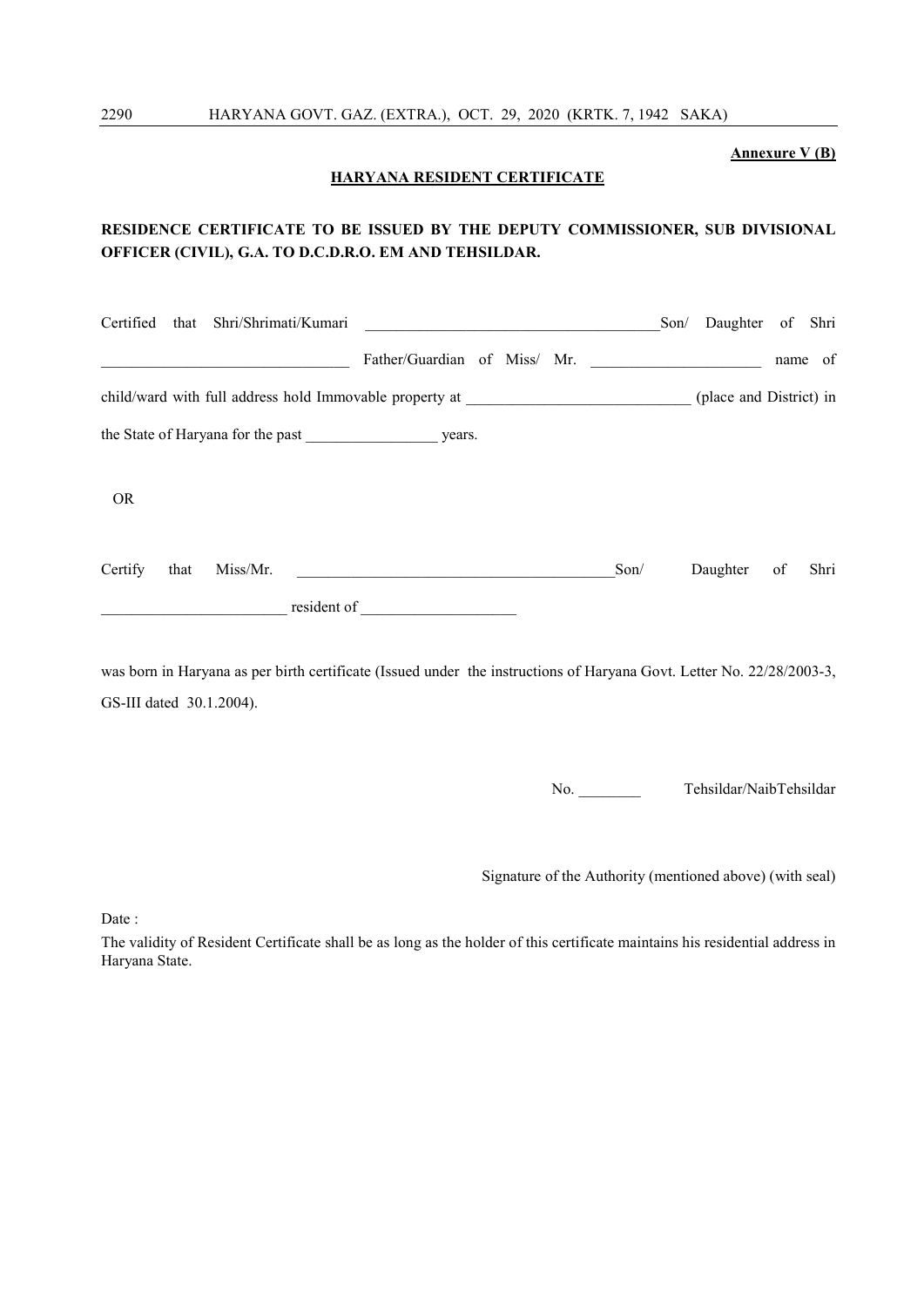HARYANA GOVT. GAZ. (EXTRA.), OCT. 29, 2020 (KRTK. 7, 1942 SAKA) 2291

## Annexure V(C)

## RESIDENCE CERTIFICATE TO BE ISSUED BY HEAD OF DEPARTMENT

| Certified that Sh. | $S/\sigma Sh$ .                                       | father of Miss/Mr. |  |  |
|--------------------|-------------------------------------------------------|--------------------|--|--|
|                    | employee of the<br>an<br>1S                           | (Name of office)   |  |  |
|                    | of Haryana Government. He is working as               | and is posted at   |  |  |
|                    | . He has more than three years service at his credit. |                    |  |  |

Place: Head of the Department

Dated: (with seal)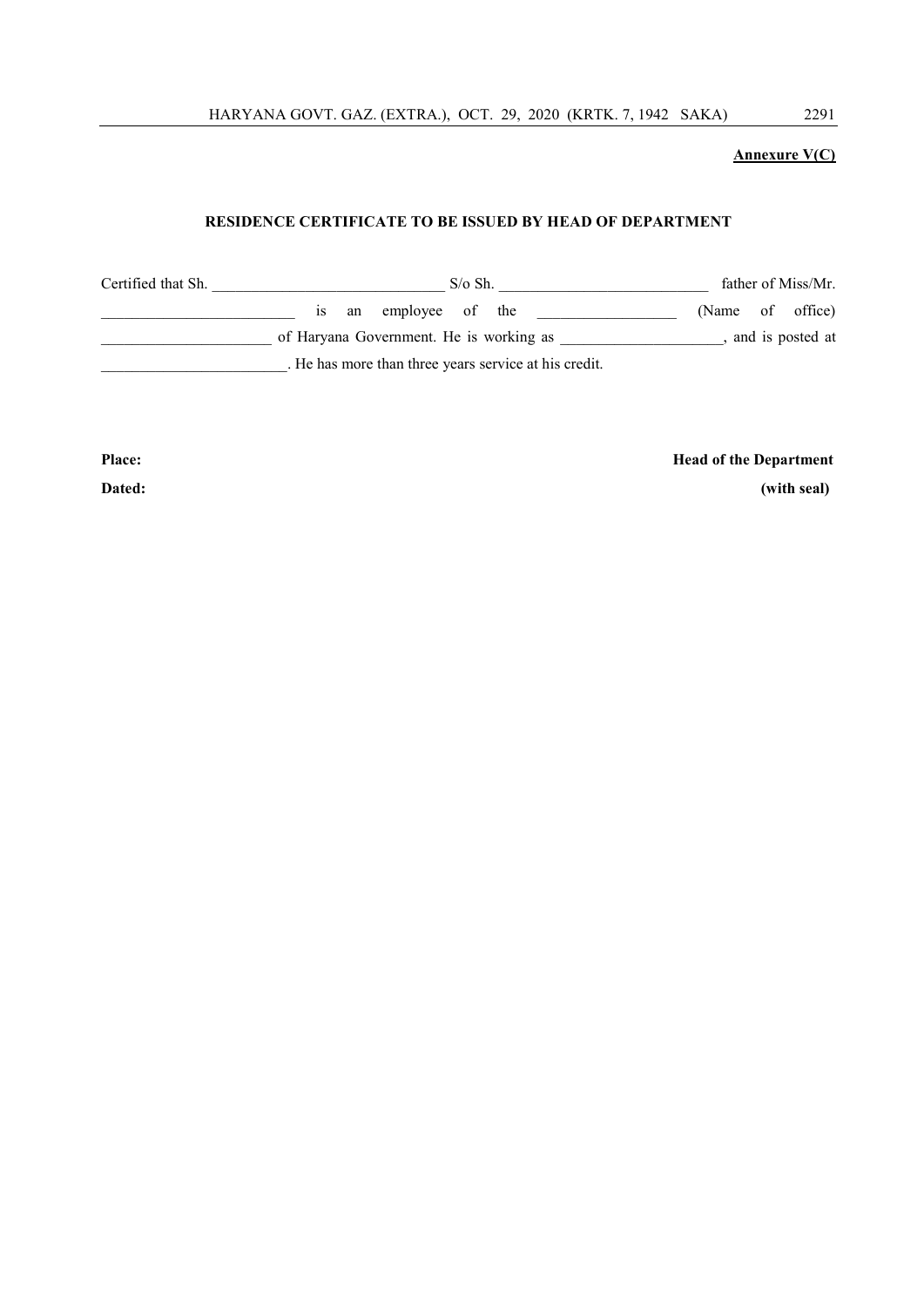## Annexure V (D)

## RESIDENCE CERTIFICATE TO BE ISSUED BY THE PRINCIPAL/HEADMASTERS OF THE GOVERNMENT/RECOGNIZED SCHOOL/COLLEGE.

Dated

## Signature of Principal/Headmaster of the school/college (with seal)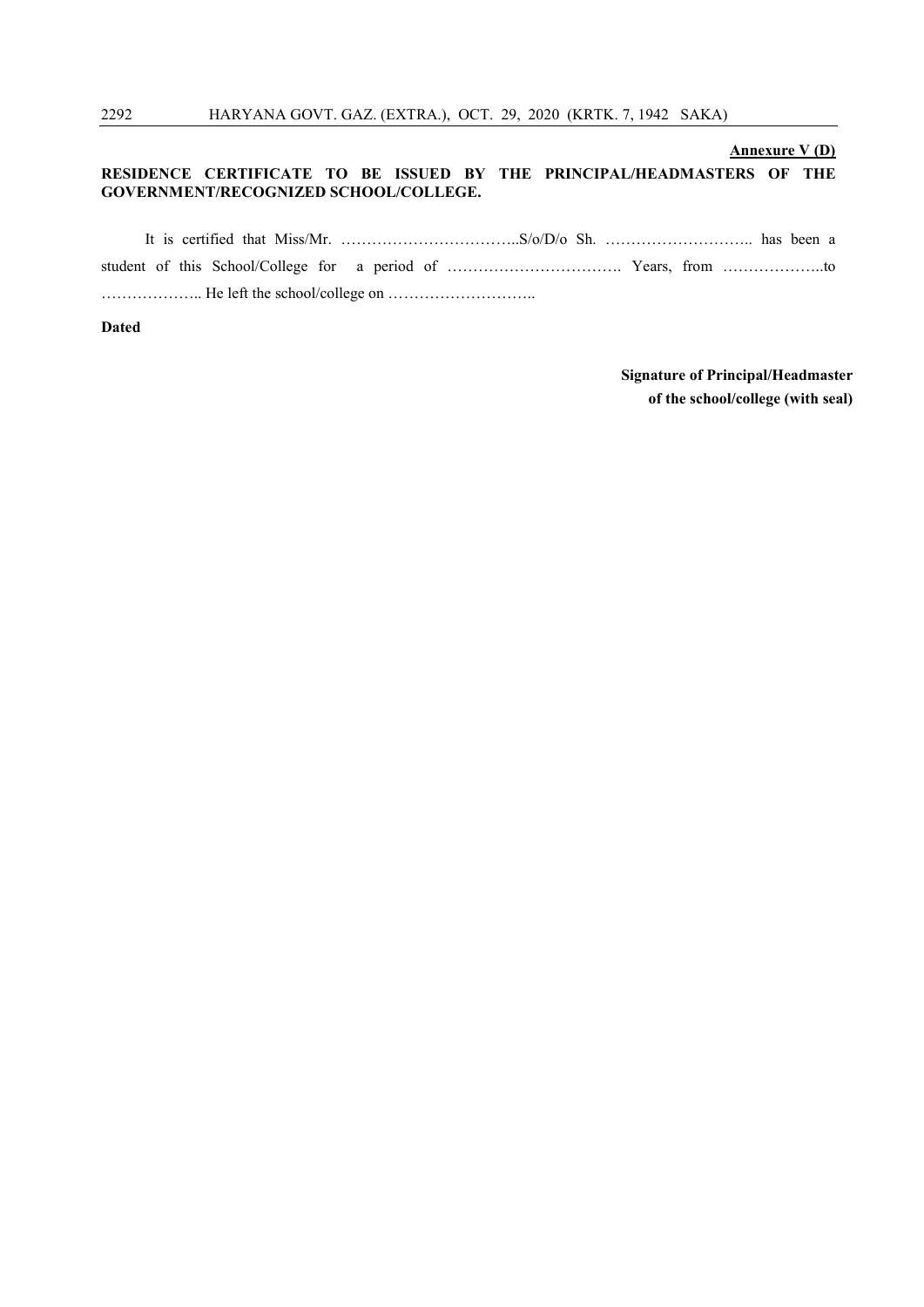## Annexure V (E)

## RESIDENCE CERTIFICATE TO BE ISSUED BY THE RESPECTIVE HEAD OF THE DEPARTMENT IN THE CASE OF THE EMPLOYEES OF GOVERNMENT OF INDIA

Certified that Sh. …………………………….. S/o Sh. ………………………… father of Miss/Mr. ………………………………………….is an employee of Government of India working as …………………………….. He has been posted at Chandigarh/Haryana in connection with the affairs of Haryana Government for the past three years.

Dated Head of Department (with seal)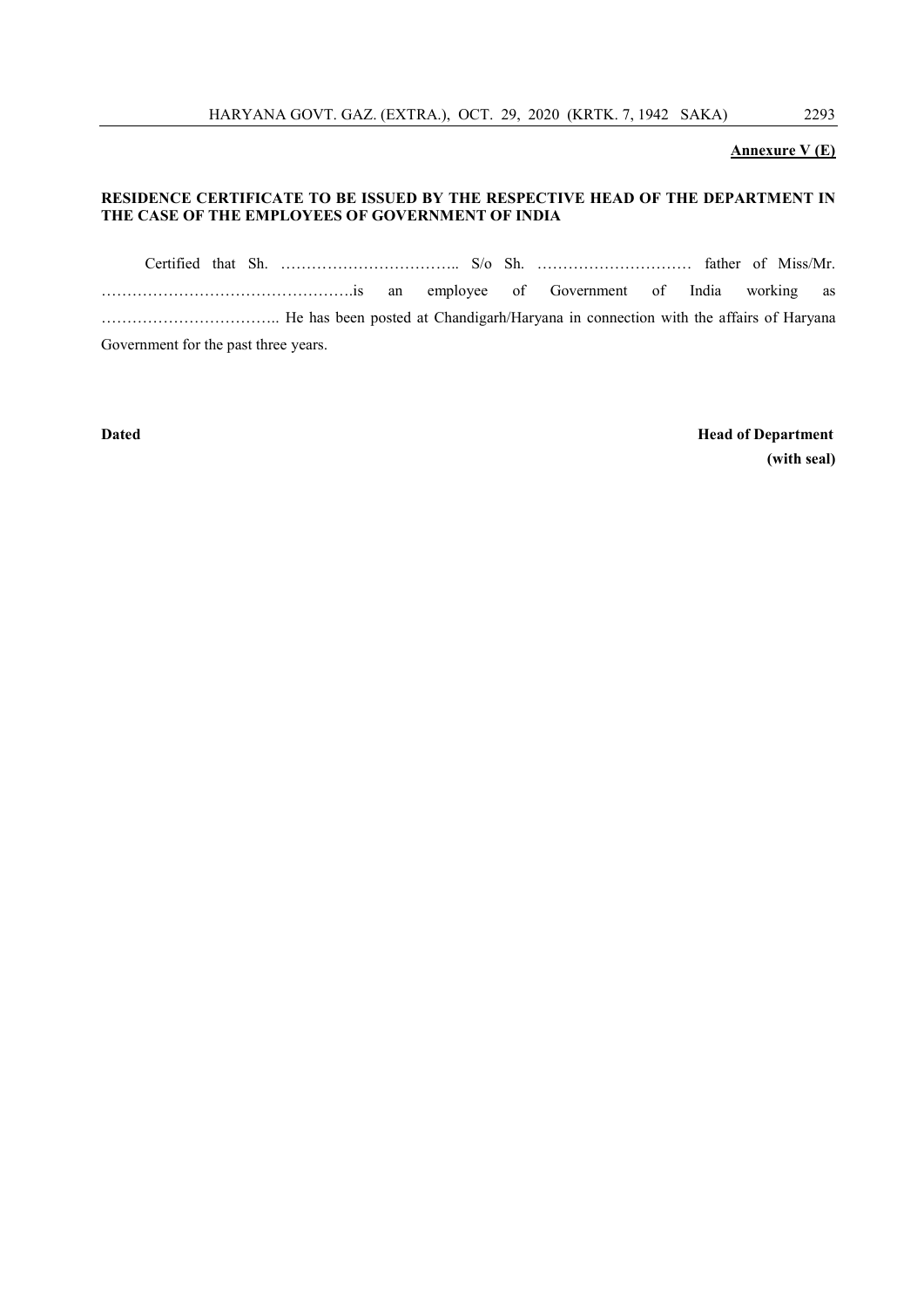## Annexure V (F)

#### CERTIFICATE OF SCHEDULED CASTE

Certified that Mr./Miss................................... Son/Daughter of Sh.................................... Village/Ward No..............................Teh...........................................District ......................... Haryana belongs to ................................Caste.Which has been declared Scheduled Caste in the Constitution (Scheduled Castes) Order 1950.

Caste certificate shall be valid for life.

Dated..................... Tehsildar/NaibTehsildar-cum- Executive

Place : Magistrate/Head of the Department

Certificate from no other authority will be accepted.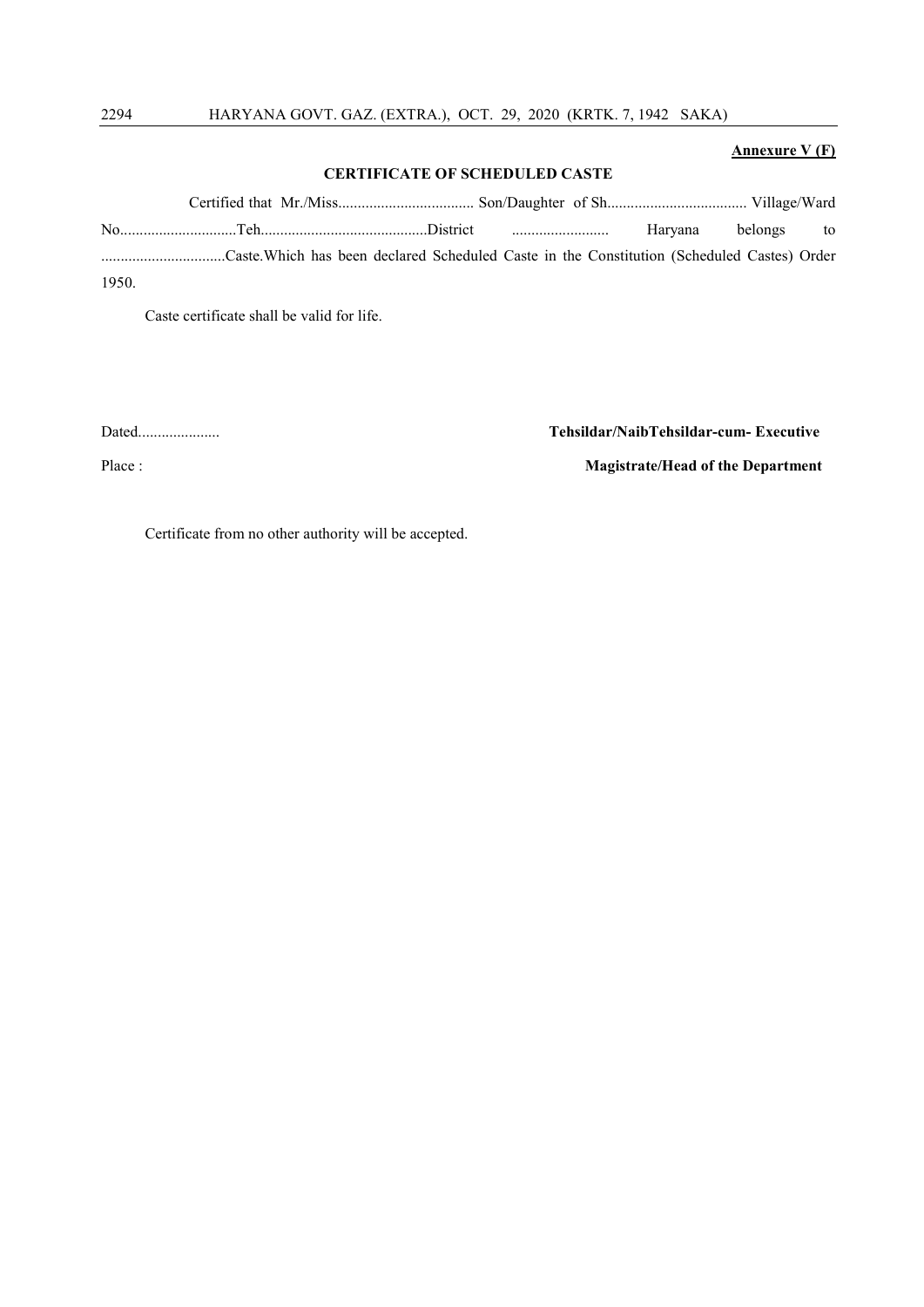## Annexure V(G)

## BACKWARD CLASS CERTIFICATE

| (A/B) by Haryana Government. It is also certified that the applicant is not covered under creamy layer criteria as |  |
|--------------------------------------------------------------------------------------------------------------------|--|
| notified by Haryana Govt. vide Circular No. 1170-SW(1) 95 dated 7-6-95 and No. 1883/SW (1)-95 dated 28.9.1995.     |  |

Caste certificate shall be valid for life from the date of issue.

Dated..................... Tehsildar/NaibTehsildar-cum- Executive Place : Magistrate/Head of the Department

Certificate from no other authority will be accepted.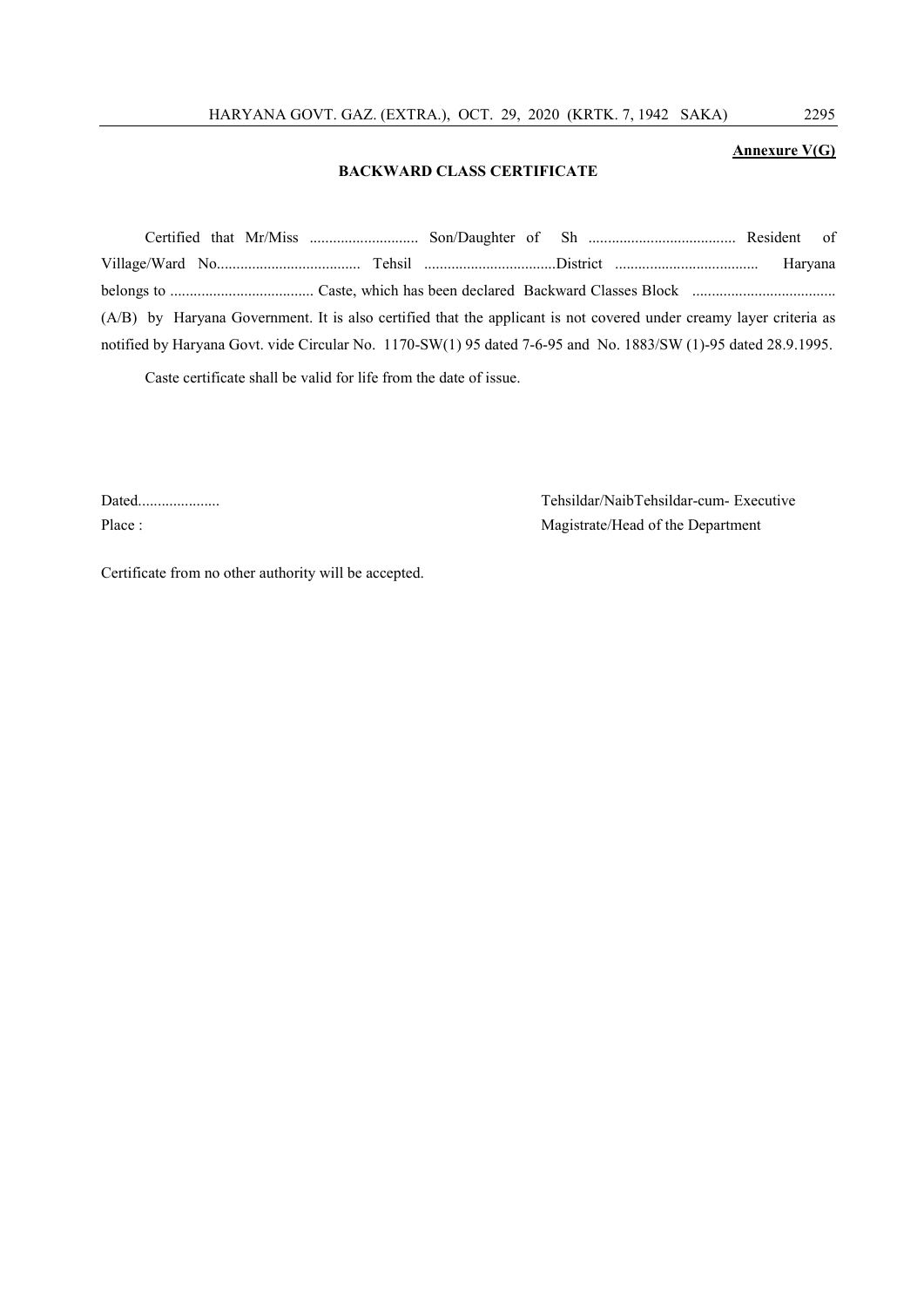## Annexure VI

## FEE STRUCTURE OF MBBS& BDS COURSE RUNNING UNDER PRIVATE UNIVERSITIES FOR THE ACADEMIC SESSION 2020-21.

## (I) FEE STRUCTURE OF MBBS& BDS COURSE OF SGT UNIVERSITY.

## (a) Fee structure (for Indian Candidates)

| Sr. No.        | Course      | Course Fee Per Annum | <b>Caution Money</b>   | Alumni Fee       |
|----------------|-------------|----------------------|------------------------|------------------|
|                |             | (In Rs.)             | (Onetime)<br>(Onetime) |                  |
|                |             |                      | (Refundable)           | (Non-Refundable) |
|                |             |                      | (in Rs.)               | (in Rs.)         |
|                | <b>MBBS</b> | $18,00,000/$ -       | $2,00,000/$ -          | $2,500/-$        |
| $\mathfrak{D}$ | BDS         | $3,50,000/-$         | $50,000/-$             | $2,500/-$        |

## (b) Fee structure (for NRI Candidates)

| Sr. No. | Course      | Course Fee Per Annum | <b>Caution Money</b> | Alumni Fee       |
|---------|-------------|----------------------|----------------------|------------------|
|         |             | (in US Dollars)      | (Onetime)            | (Onetime)        |
|         |             |                      | (Refundable)         | (Non-Refundable) |
|         |             |                      | (in US Dollars)      | (in US Dollars)  |
|         | <b>MBBS</b> | \$40,275             | \$4,475              | \$60             |
|         | <b>BDS</b>  | \$7,850              | \$1,120              | \$60             |

(II) FEE STRUCTURE OF MBBS COURSE IN AL FALAH SCHOOL OF MEDICAL SCIENCE & RESEARCH CENTRE RUNNING UNDER AL-FALAH UNIVERSITY FARIDABAD (MINORITY PRIVATE UNIVERSITY):-

## (a) For Resident Indian Students to be admitted in the Session 2020-21.

| Academic Year             | Fee in INR<br>$(In$ Lacs $)$ | Development in INR (in<br>Lacs) | Total Fees in INR<br>(in<br>Lacs)<br>(Per Annum) |  |
|---------------------------|------------------------------|---------------------------------|--------------------------------------------------|--|
| <b>First Year 2020-21</b> | 12.75                        | 1.50                            | 14.25                                            |  |
| Second Year 2021-22       | 12.75                        | 1.50                            | 14.25                                            |  |
| Third Year 2022-23        | 12.75                        | 1.50                            | 14.25                                            |  |
| Fourth Year 2023-24       | 12.75                        | 1.50                            | 14.25                                            |  |
| Fifth Year $2024-25$      | 7.50                         | 1.00                            | 8.50                                             |  |

| Hostel Charges (Fooding & Lodging) For 2020-21               |               |  |  |  |  |  |  |
|--------------------------------------------------------------|---------------|--|--|--|--|--|--|
|                                                              | (Rs. in lacs) |  |  |  |  |  |  |
| For 03 Beds Occupancy Room                                   | 1.62          |  |  |  |  |  |  |
| For 02 Beds Occupancy Room<br>(along with attached lat-bath) | 2.16          |  |  |  |  |  |  |

Rupees Once Lacs towards College Security shall be deposited at the time of admission.

Hostel Fee will be increased 8% per annum basis every year.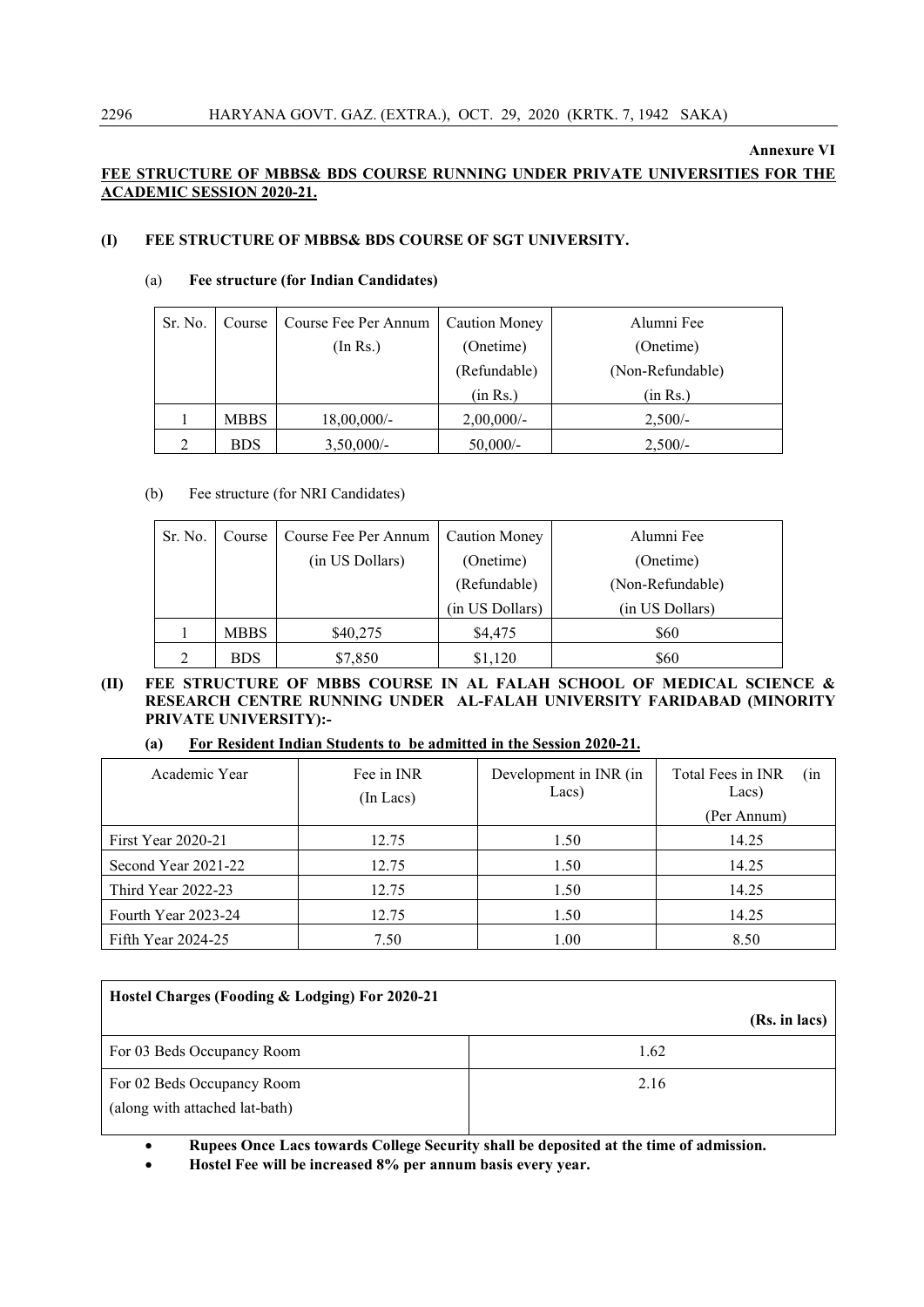- Hostel Charges excludes Electricity Bill & Laundry Charges which will be paid separately on actual basis.
- Fee for applying on the Portal of State Admission Agency will be paid by the Candidate Separately as per rule.
- Exam fee per exam Rs. 25000//- will be payable as & when called for by the University
- (b) For Non-Resident Indian Students to be admitted in the Session 2020-21.

| Academic Year        | Fee in USDollar | Development in<br><b>USDollar</b> | Total Fees in USDollar<br>(Per Annum) |  |
|----------------------|-----------------|-----------------------------------|---------------------------------------|--|
| First Year 2020-21   | \$26450         | \$2150                            | \$28600                               |  |
| Second Year 2021-22  | \$26450         | \$2150                            | \$28600                               |  |
| Third Year 2022-23   | \$26450         | \$2150                            | \$28600                               |  |
| Fourth Year 2023-24  | \$26450         | \$2150                            | \$28600                               |  |
| Fifth Year $2024-25$ | \$15750         | \$1450                            | \$17200                               |  |

| Hostel Charges (Fooding & Lodging) For 2020-21               |                 |  |  |  |  |  |  |  |
|--------------------------------------------------------------|-----------------|--|--|--|--|--|--|--|
|                                                              | (in US Dollars) |  |  |  |  |  |  |  |
| For 03 Beds Occupancy Room                                   | 2322            |  |  |  |  |  |  |  |
| For 02 Beds Occupancy Room<br>(along with attached lat-bath) | 3085            |  |  |  |  |  |  |  |

- USD 1430/- towards college Security shall be deposited at the time of admission.
- Hostel Fee will be increased 8% per annum basis every year.
- Hostel charges excludes Electricuty Bill & Laundry Charges which will be paid separately on actual basis.
- Fee for applying on the Portal of State Admission Agency will be paid by the Candidate Separately as per rule.
- Exam fee per exam USD 360/- will be payable as & when called for by the University.

## (III) FEE STRUCTURE OF BDS COURSE RUNNING UNDER PDM UNIVERSITY, BAHADURGARH, JHAJJAR:-

| Sr. No. | Course<br><b>Name</b> | <b>Admission Fee</b><br>(one time) | <b>Tuition Fees</b> | <b>Other</b><br>Academic<br><b>Charges</b> | <b>Security Fee</b><br>(Onetime)<br>adjustable<br>with<br>last<br>vear fee) | Total<br><b>Annual Fee</b> |
|---------|-----------------------|------------------------------------|---------------------|--------------------------------------------|-----------------------------------------------------------------------------|----------------------------|
|         | <b>BDS</b>            | $Rs.4200/-$                        | Rs. $2,43,000/-$    | $Rs. 32000/-$                              | Rs. $1,00,000/-$                                                            | Rs. $2,75,000/-$           |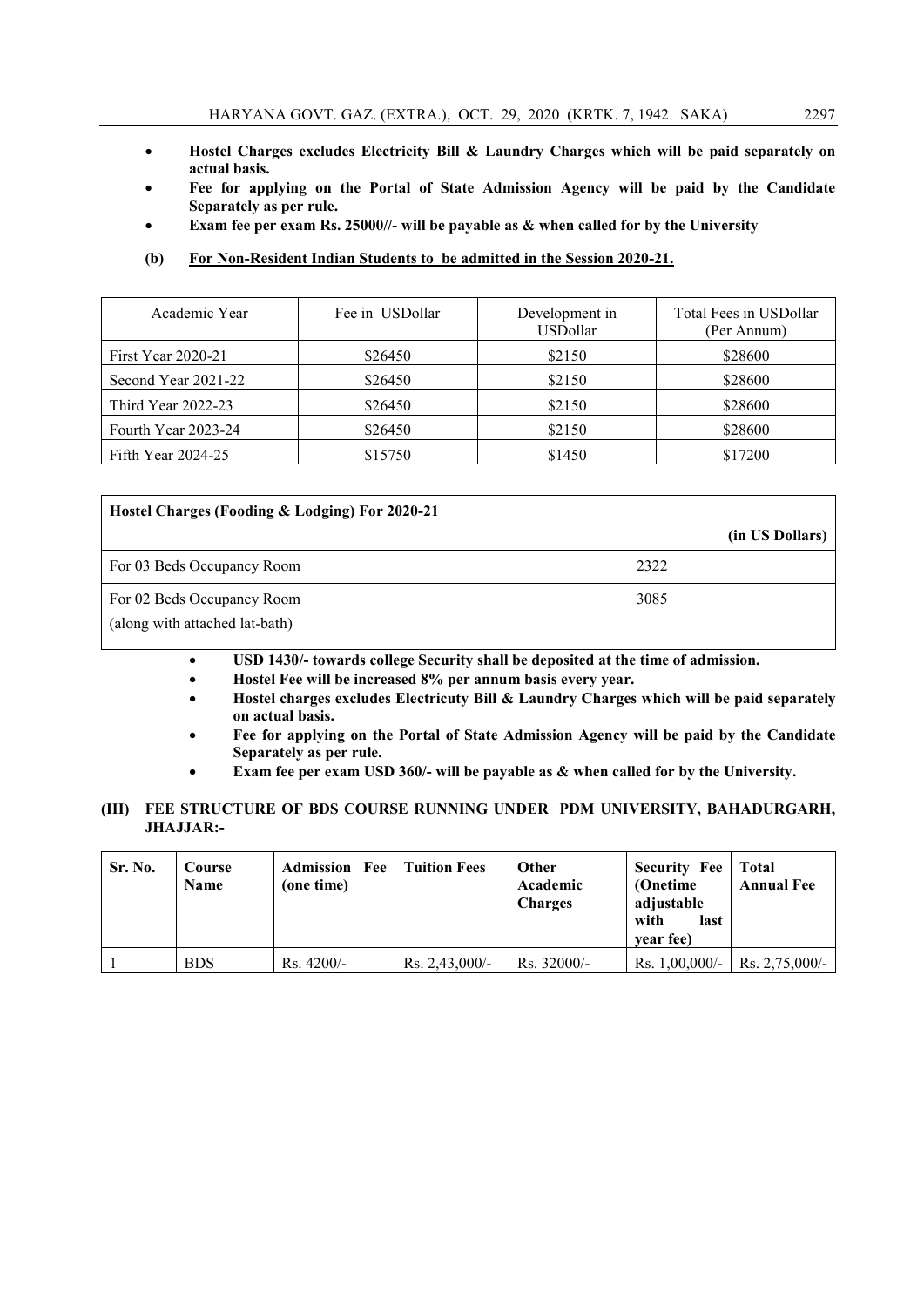## ANNEXURE VII

## List of documents to be submitted by the candidate at the time of document verification:

All documents must be produced in original alongwithtwo sets of self attested photocopies.

- 1. Matriculation/High School Certificate  $(10<sup>th</sup>)$
- 2. 10+2/Intermediate/Senior Secondary School Examination Certificate & Detailed Marks Sheet.
- 3. Character Certificate issued by the school/institute last attended.
- 4. Resident Certificate issued by competent authority of the State Government (if applicable)
- 5. Certificate of bonafide resident issued by competent authority of the State Government (if applicable)
- 6. Caste Certificate issued by competent authority of the State Government (if applicable)
- 7. Certificate with respect to Benchmark Disabilities
- 8. Certificate of Dependent of Freedom Fighters issued by competent authority of the State Government (if applicable).
- 9. Certificate of ESM issued by competent authority of the State Government ( (if applicable).
- 10. Income Certificate (for SC/BC Category students) issued by competent authority of the State Government.
- 11. Income Certificate as per Annexure X for BC Category candidates issued by competent Revenue authority of the State Government
- 12. Income and Asset certificate for EWS category candidates.
- 13. Affidavit to show Minority status
- 14. Print out of Online Application form.
- 15. Provisional Allotment letter.
- 16. Proof of identification Aadhaar card / PAN Card / Driving license /Passport / Voter ID/Ration Card/any other (any two).
- 17. Four passport size photographs against white background (preferably the photograph used in NEET form).

NRI candidates in addition should bring the following documents:-

- 1. Equivalency Certificate issued by Association of Indian Universities, New Delhi, if applicable.
- 2. Conversion Certificate of grading to percentage of marks, if applicable.
- 3. Proof of NRI status in form of passport, OCI/PIO/letter from Ministry of External Affairs/Embassy and Bank Account Details etc.

#### Note:

 Any candidate failing to deposit original documents at the time of document verification/counselling will not be considered and his/her claim to admissionwill be forfeited.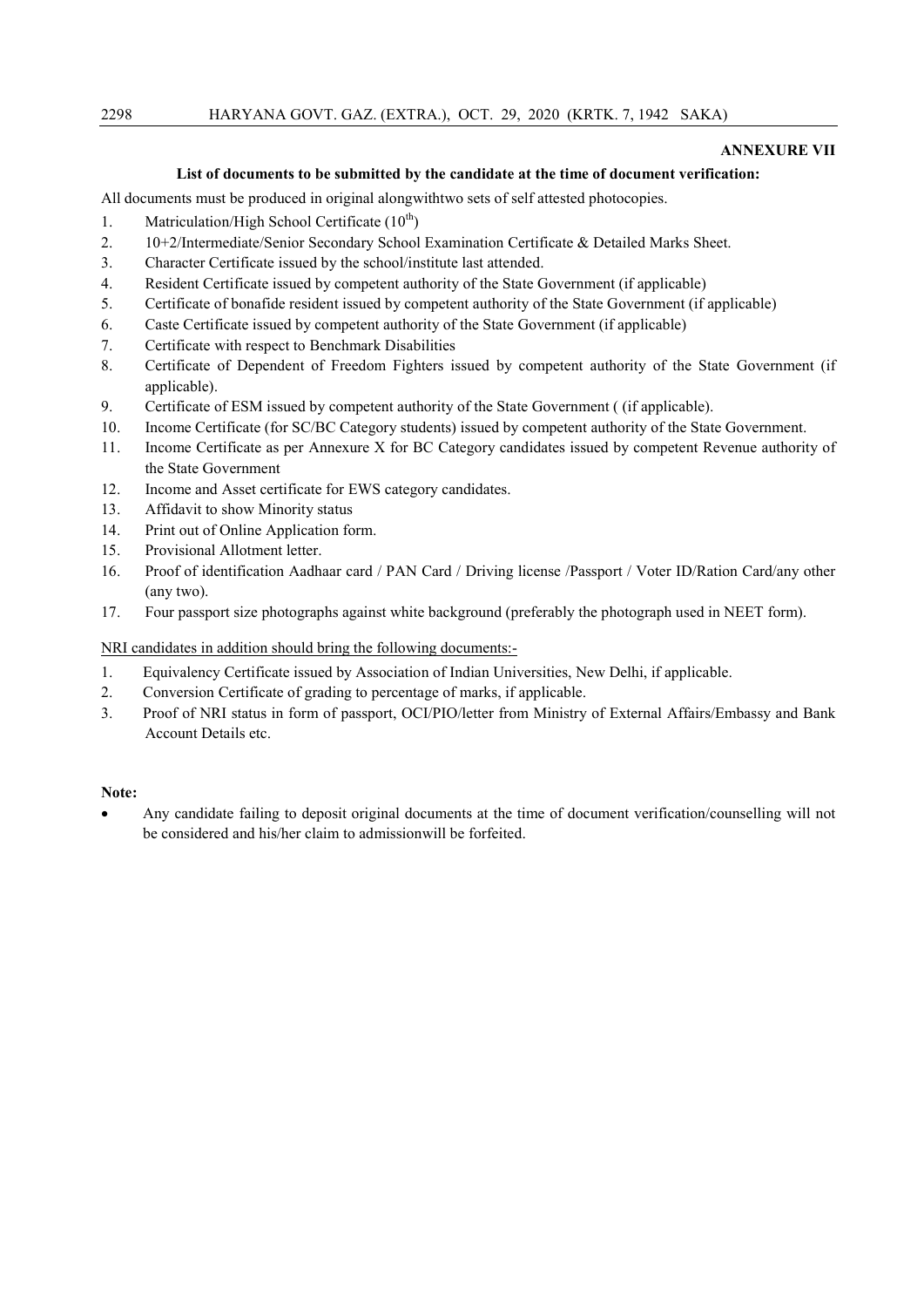## Annexure-VIII

#### HARYANA GOVERNMENT

## WELFARE OF SCHEDULED CASTES AND BACKWARD CLASSES DEPARTMENT **NOTIFICATION**

No. 1282-SW(1)– The Government Notification No.808-SW(1) dated 17.08.2016 has been examined in consultation with the Advocate General Haryana. The Advocate General replying upon the judgment of the Hon'ble Punjab and Haryana High Court has opined that the criteria for computing annual income is prescribed under the above notification as gross annual income shall include income from all sources. All previous notifications or instructions which provided for a different mode of computing annual income stands over-ridden.

Income certificate mentioning gross annual income issued after 17.08.2016 shall only be considered for availing any benefit under BC(A) and BC(B) category.

> Principal Secretary to Government Haryana Welfare of Scheduled Castes and Backward Classes Department

Endst NO.1282-SW-(1) Dated 28.08.2018

Copy of the above is forwarded to the following for information and necessary action:-

- 1. The Chief Secretary to Government Haryana
- 2. All the Additional Chief Secretaries/Principal Secretaries to Government Haryana.
- 3. All Head of Departments in the State of Haryana.
- 4. All the CAs/MDs of all Boards/Corporations/public undertakings in the State of Haryana.
- 5. The Commissioners Ambala, Gurgaon, Hisar and Rohtak Division.
- 6. All the Deputy Commissioners in the State of Haryana
- 7. The Registrar, Punjab and Haryana High Court, Chandigarh.
- 8. All SDOs (C) in the State of Haryana
- 9. The Registrars of all the Universities in the State of Haryana.

Superintendent for Principal Secretary to Government Haryana Welfare of Scheduled Castes and Backward Classes Department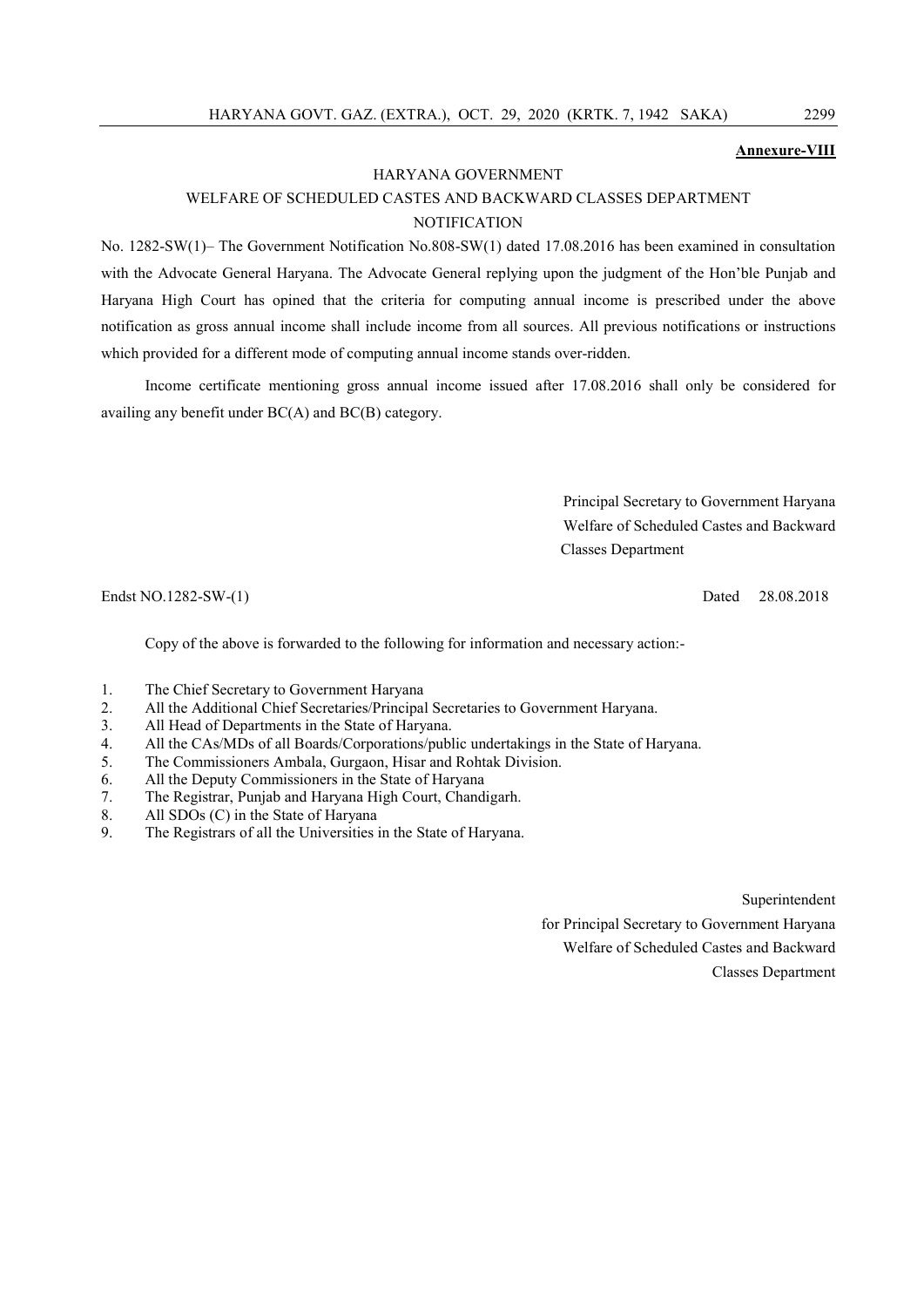#### Annexure-IX

## HARYANA GOVERNMENT WELFARE OF SCHEDULED CASTES AND BACKWARD CLASSES DEPARTMENT **NOTIFICATION**

The 18<sup>th</sup>November, 2016

No. 1389-SW(1)2016– In exercise of the powers conferred by sub-section(1) of Section 8 of the Haryana Backward Classes (Reservation in Services and Admission in Educational Institutions), Act, 2016 (15 of 2016), the Governor of Haryana hereby appoints the following officers to be the competent authority for the purposes of carrying out the provisions of the said Act, namely:-

- (i) Sub Division Officer (Civil), City Magistrate and Tehsildar:
- (ii) Head of Department or Head of Office, in the case of a Government employee or his dependent;
- (iii) Head of the Government educational institutions (School, Industrial Training Institute, Polytechnic or College) in the case of students

Anil Kumar,

Principal Secretary to Government Haryana Dated Chandigarh Welfare of Scheduled Castes and Backward 18.11.2016 Classes Department

Endst NO. 1389-SW-(1) 2016 **Dated 22.11.2016** Dated 22.11.2016

A copy is forwarded to Controller, Printing and Stationary Department for publishing the said notification in the Haryana Government ordinary Gazette. He is requested to send 250 spare copies of the notification to the Government.

> Special Secretary for Principal Secretary to Government Haryana Welfare of Scheduled Castes and Backward Classes Department

Endst No. 1389-SW-(1) 2016 **Dated 22.11.2016** Dated 22.11.2016

A copy is forwarded to the following for information and necessary action:-

- 10. The Chief Secretary to Government Haryana
- 11. All the Additional Chief Secretaries/Principal Secretaries to Government Haryana.
- 12. All Head of Departments in the State of Haryana.
- 13. All the CAs/MDs of all Boards/Corporations/public undertakings in the State of Haryana.
- 14. The Commissioners Ambala, Gurgaon, Hisar and Rohtak Division.
- 15. All the Deputy Commissioners in the State of Haryana
- 16. The Registrar, Punjab and Haryana High Court, Chandigarh.<br>17. All SDOs (C) in the State of Haryana
- All SDOs (C) in the State of Haryana
- 18. The Registrars of all the Universities in the State of Haryana.

Special Secretary for Principal Secretary to Government Haryana Welfare of Scheduled Castes and Backward Classes Department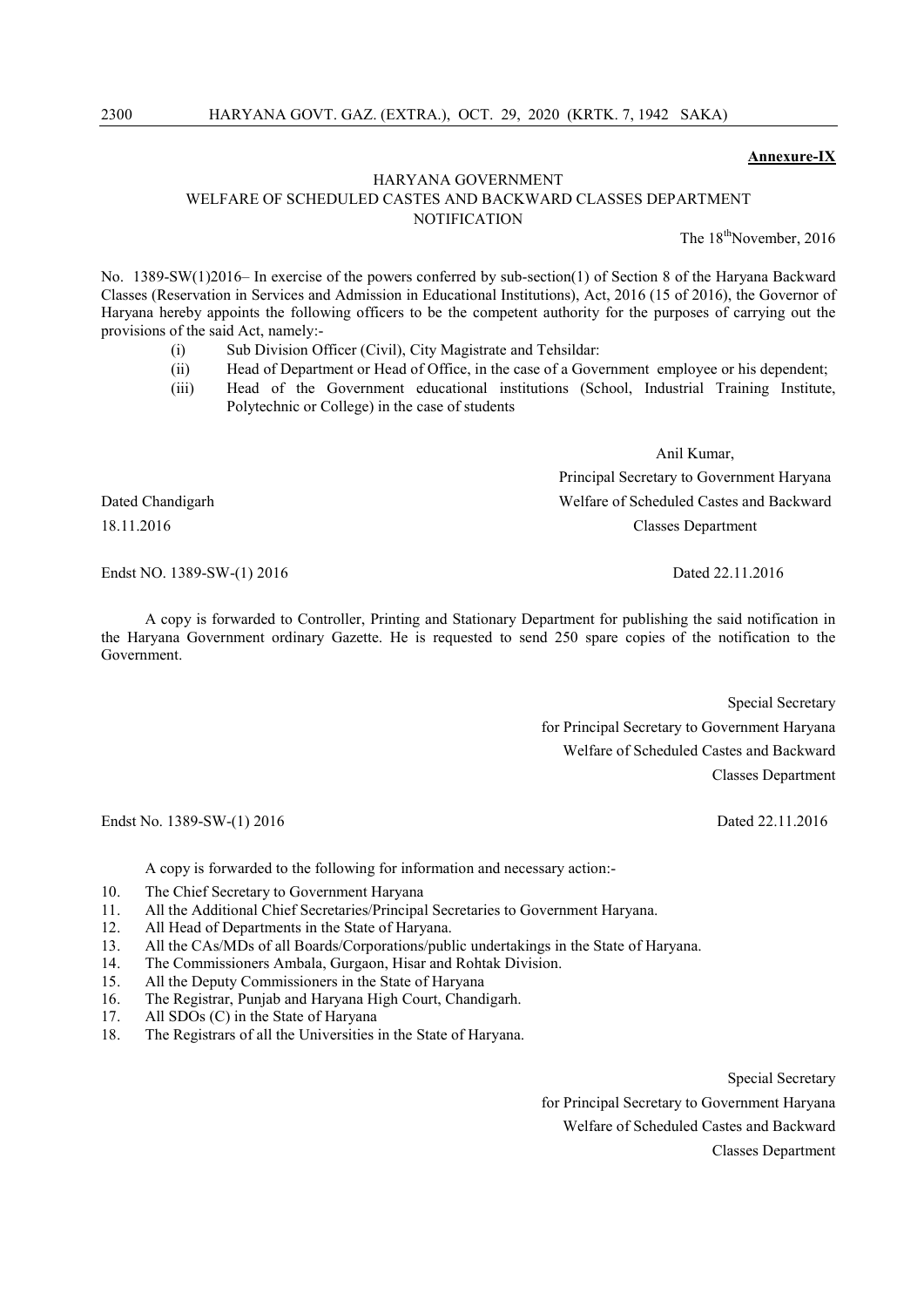HARYANA GOVT. GAZ. (EXTRA.), OCT. 29, 2020 (KRTK. 7, 1942 SAKA) 2301

## Annexure X (FOR DEPENDENTS OF FREEDOM FIGHTERS) UNDERTAKING  $I \longrightarrow S/D$  of  $\longrightarrow R/O$   $\longrightarrow R/O$   $\longrightarrow$  Teh. Distt.hereby undertake as under: That Sh./Smt. \_\_\_\_\_\_\_\_\_\_\_\_\_\_\_\_\_\_\_\_\_\_ S/D of Sh. \_\_\_\_\_\_\_\_\_\_\_\_\_\_\_ R/o \_\_\_\_\_\_\_\_\_\_\_\_\_\_\_\_\_\_\_\_\_\_ Teh. **Distt. Disterment Communist Example 2** is /was Freedom Fighter and is/was my grandfather/

grandmother (Paternal/Maternal).

Date:

Place: Sign of applicant

It is verified that all the above contents are true to the best of my knowledge.

Sign of Father/Mother of applicant Sign of applicant Sign of applicant ( Who is/was dependent of Freedom Fighter)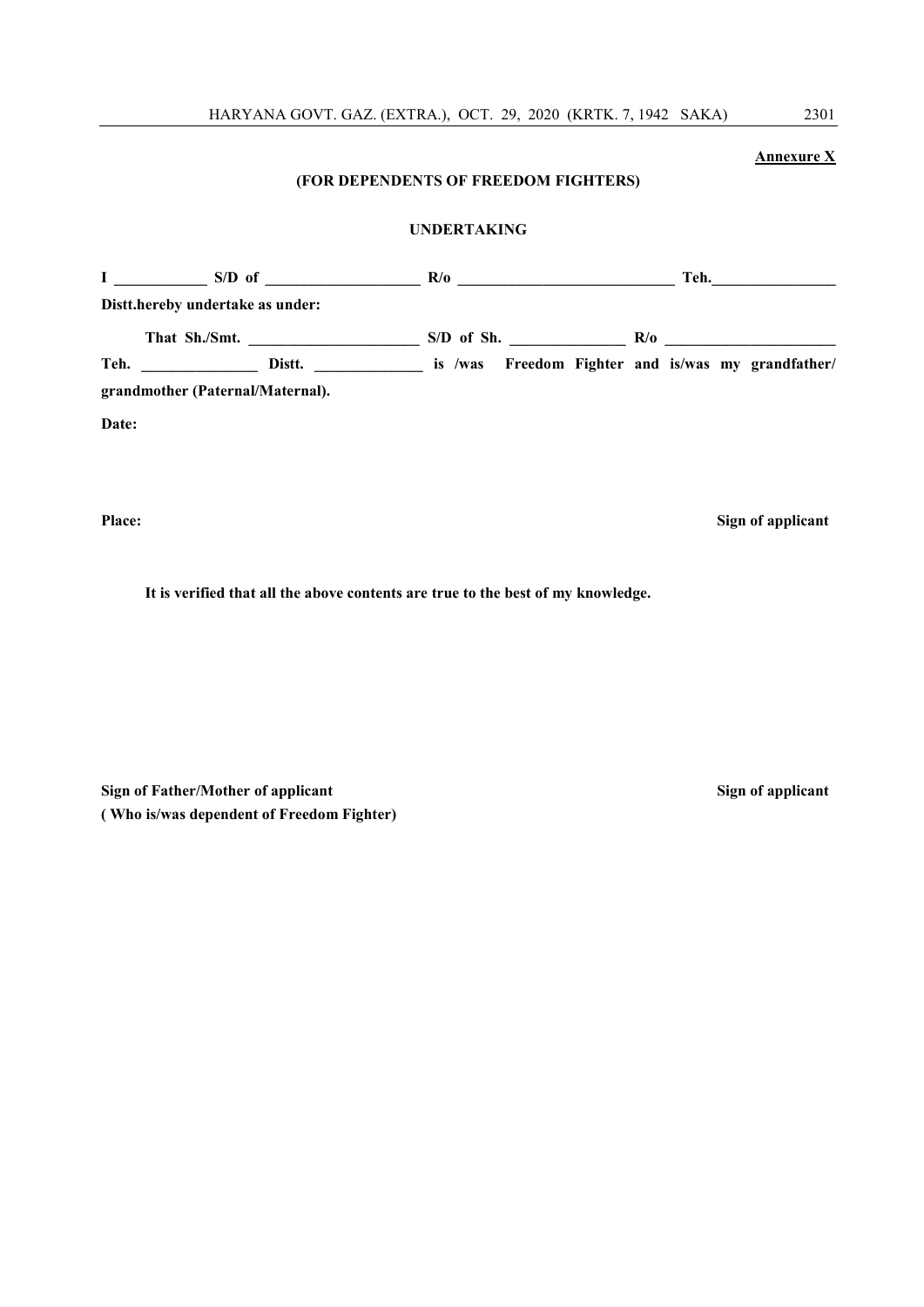#### Annexure-XI

## Government of Haryana General Administration Department General Services -III Branch No. 22/10/2013-1GSIII

## Dated Chandigarh, the 10<sup>th</sup> August, 2017

To

- 1. All the Additional Chief Secretaries/Administrative Secretaries to Government Haryana.
- 2. All Heads of Departments in the State of Haryana.
- 3. The Commissioners, Ambala/Hisar/Rohtak/Gurugram Division.
- 4. All the CAs/MDs of all Boards/Corporation/Public Sector Undertakings in Haryana
- 5. The Registrar General of Punjab & Haryana High Court, Chandigarh
- 6. All the Deputy Commissioners in the State of Haryana.
- 7. The Registrars of all the Universities in the State of Haryana.

## Subject: Grant of reservation in admission in Government/Government Aided educational technical/professional Institutions etc.

#### Sir/madam

I am directed to invite your kind attention to the Government instructions issued vide letter of even number dated 15.07.2014 on the subject noted above.

It is intimated that Government of India, Ministry of Defence Department of Ex-Servicemen Welfare D(Res-II) has intimated that vide letter number 6(1)/2017-D (Res-II) dated 19.05.2017, the following priorities for reservations of preferences to the wards of Armed Forces personnel should be applied by States/UTs/Central/State Universities/Autonomous Institutions for admission in medical/professional/non-professional courses:-

- Priority-I: Widows/Wards of Defence personnel killed in action.
- Priority-II: Wards of disabled in action and boarded out from service.

Priority-III: Widows/Wards of Defence Personnel who died while in with death attributable to military service.

Priority-IV: Wards of disabled in service and boarded out with disability attributable to military service.

Priority V: Wards of Ex-Servicemen and serving personnel who are in receipt of Gallantry Awards:

- (i) ParamVir Chakra
- (ii) Ashok Chakra
- (iii) SarvottamYaudhSeva Medal
- (iv) MahaVir Chakra
- (v) Kirti Chakra
- (vi) UttamYudhSeva Medal
- (vii) Vir Chakra
- (viii) Shaurya Chakra
- (ix) YudhSeva Medal
- (x) Sena, NauSena, VayuSena Medal
- (xi) Mention-in Despatches

Priority-VI: Wards of Ex-servicemen

Priority-VII: Wards of Serving Personnel.

2. The State Government has decided to adopt the above provision made by Govt. of India in their letter dated 19.05.2017 with the following amendements.